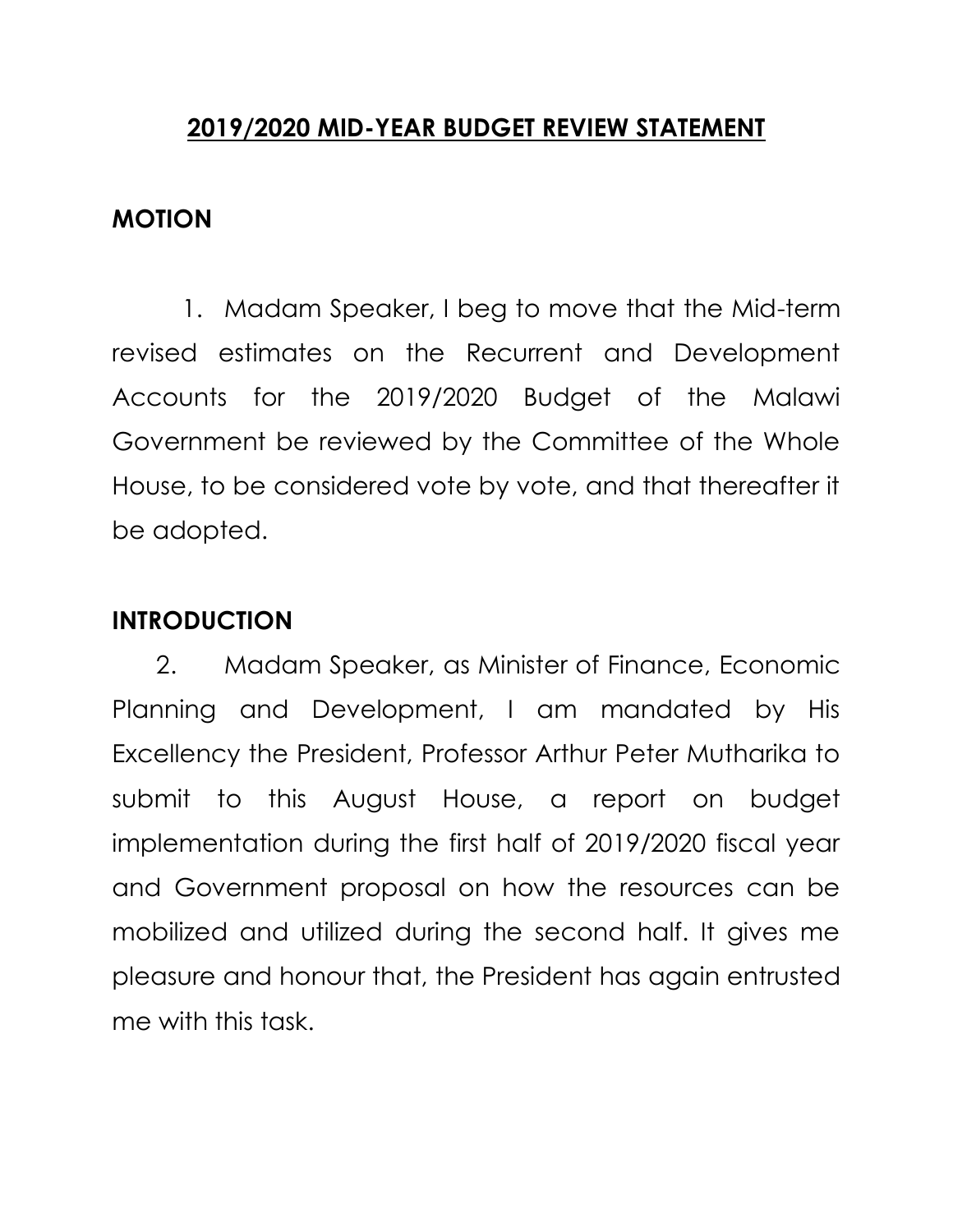3. Madam Speaker, this Honourable House has therefore reconvened to review and examine the budget. Furthermore, this August House is expected to approve how the resources that will be mobilised during the second half of the year should effectively and efficiently be utilised for the country's economic growth and uplifting the welfare of all Malawians.

4. Madam Speaker, let me reiterate that Government's overarching objective in the 2019/2020 budget is to leverage on the macroeconomic stability to tackle five key issues namely: **economic growth; job creation; economic empowerment; sustainable debt management and infrastructure development.** Alongside this objective, Government will continue to focus on macroeconomic stability as it is a necessary condition for the attainment of inclusive, resilient and sustainable growth.

5. Madam Speaker, allow me to highlight the current macroeconomic performance of this country. I can say without doubt that the strong fiscal and monetary policies that the DPP Government has consistently implemented,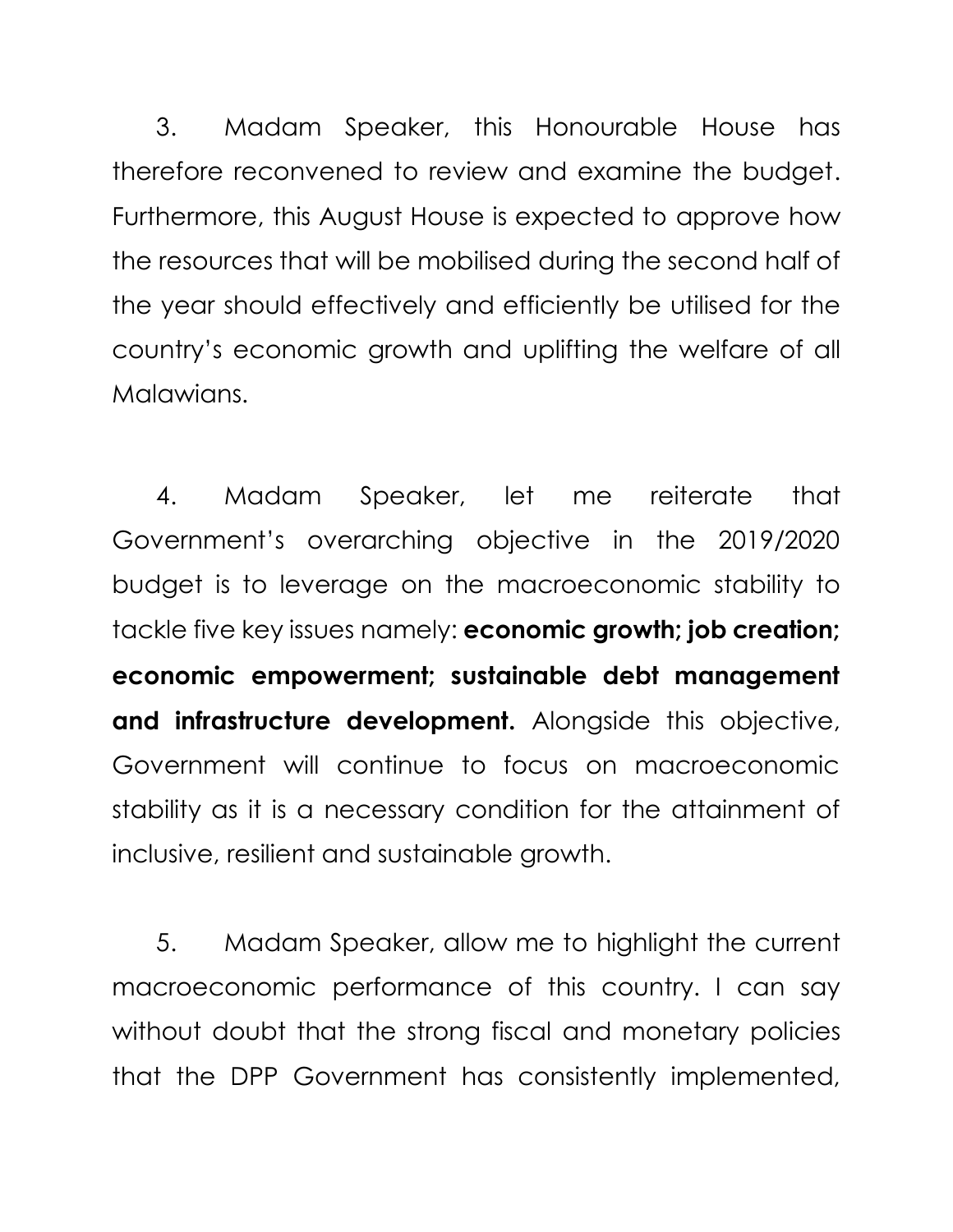reinforced by the IMF supported program have succeeded and results are conspicuous for all to acknowledge.

6. This country, Madam Speaker has attained and maintained macroeconomic stability characterised by low inflation, interest rates and stable exchange rate among other indicators. Consequently, Malawi has developed economic resilience such that the country is able to withstand external shocks. For instance, despite being hit by Tropical Cyclone Idai in March 2019, the economy remained stable and recorded a GDP growth rate of around 5.0 percent.

7. Furthermore, Madam Speaker, the economy has remained on course even after the 2019 Tripartite General elections which were followed by the post elections demonstrations that led to loss of life and property as well as disruption of business in both the public and the private sector.

8. Madam Speaker, at the time of the 2019/2020 budget formulation, Honourable Members may wish to recall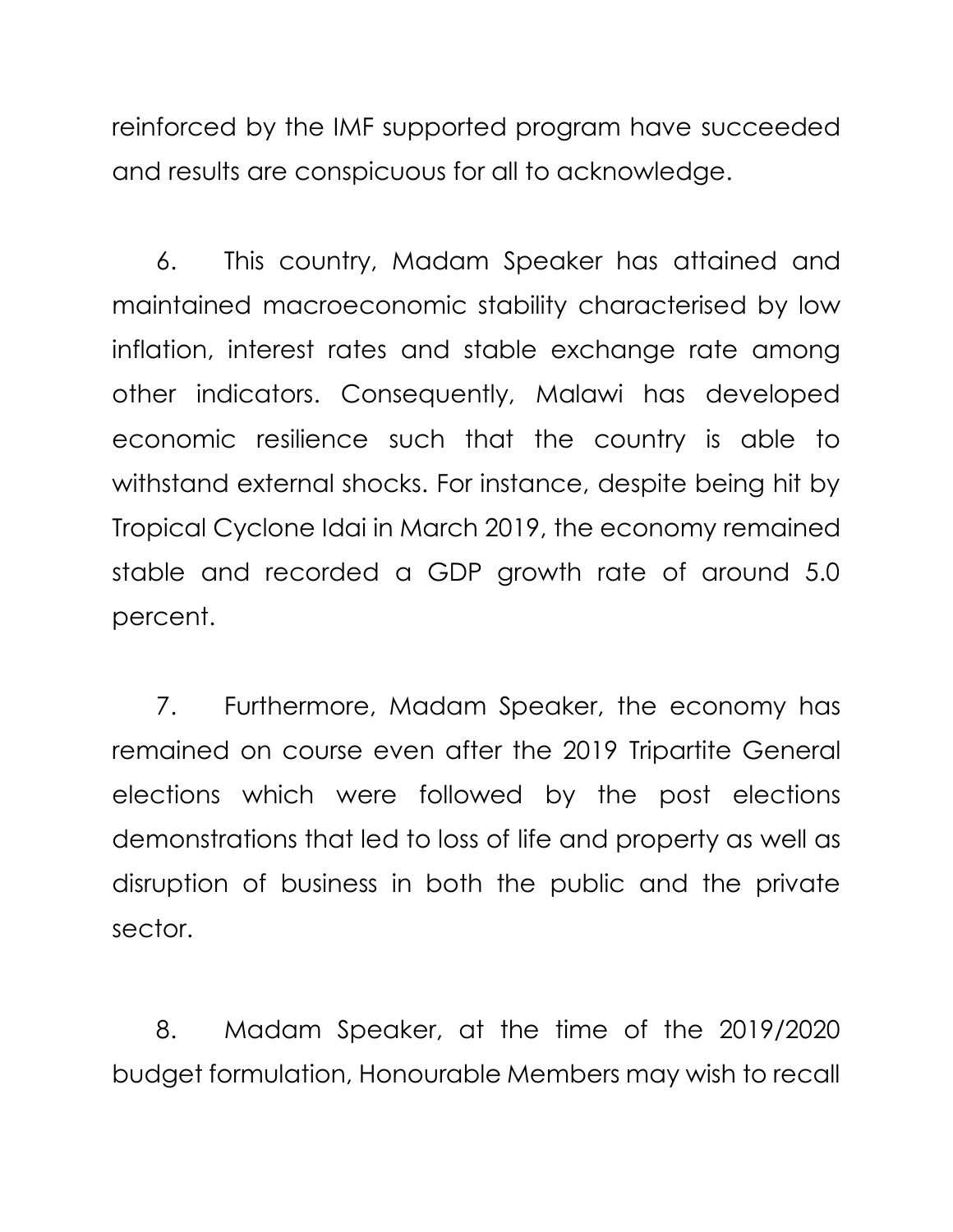that Government assumed that policy measures by the Treasury and strategies put in place by the Malawi Revenue Authority and other Ministries, Departments and Agencies, including State Owned Enterprises (SOEs) would increase domestic revenue collection by approximately 40 percent from the previous fiscal year's outturn. This increase, Madam Speaker was largely on account of Treasury projections which showed that the revenue collecting body has the potential to collect more revenue.

9. I am pleased to inform the Honourable Members that indeed, the revenue projections as provided in the approved 2019/2020 budget were realistic and correspond to the outcome of the 2017 GDP rebasing exercise by the National Statistics Office which has revised the country's GDP figure upwards by 37.0 percent.

10. Madam Speaker, beside the favourable nominal GDP growth assumption, Government also assumed a timely rollout of the Integrated Tax Administration System and full implementation of the turnaround strategy by the Malawi Revenue Authority. These two initiatives, Madam Speaker,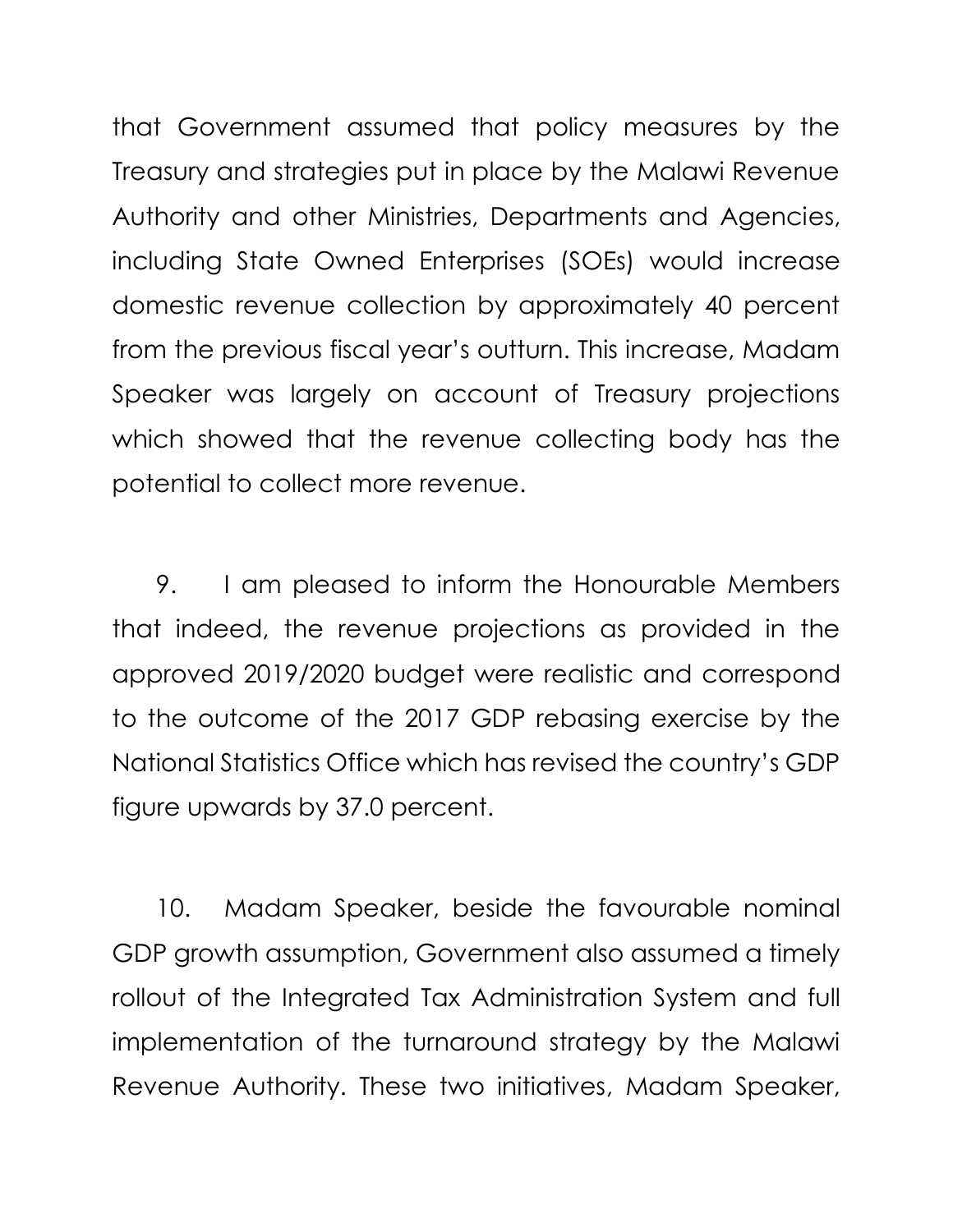were expected to enhance tax administration, efficiency and compliance.

11. However, Madam Speaker, domestic revenue mobilisation encountered a number of challenges leading to lower than expected performance during the first half of the current fiscal year. Madam Speaker and Honourable members, these challenges included post-election demonstrations which disrupted business both in the public and private sector, resulting into subdued economic growth. This coupled with delayed implementation of some tax policy measures and other tax administration reforms led to low tax revenue collection.

12. Furthermore, Madam Speaker, Government assumed full implementation of revised user fees and charges by MDAs. However, as at 31st December, 2019, some of the proposed revisions had not yet been implemented. I also wish to report to this August House that in some cases, the revisions were delayed by this House as Members demanded extensive engagement before implementation. In addition, Madam Speaker, some SOEs faced cashflow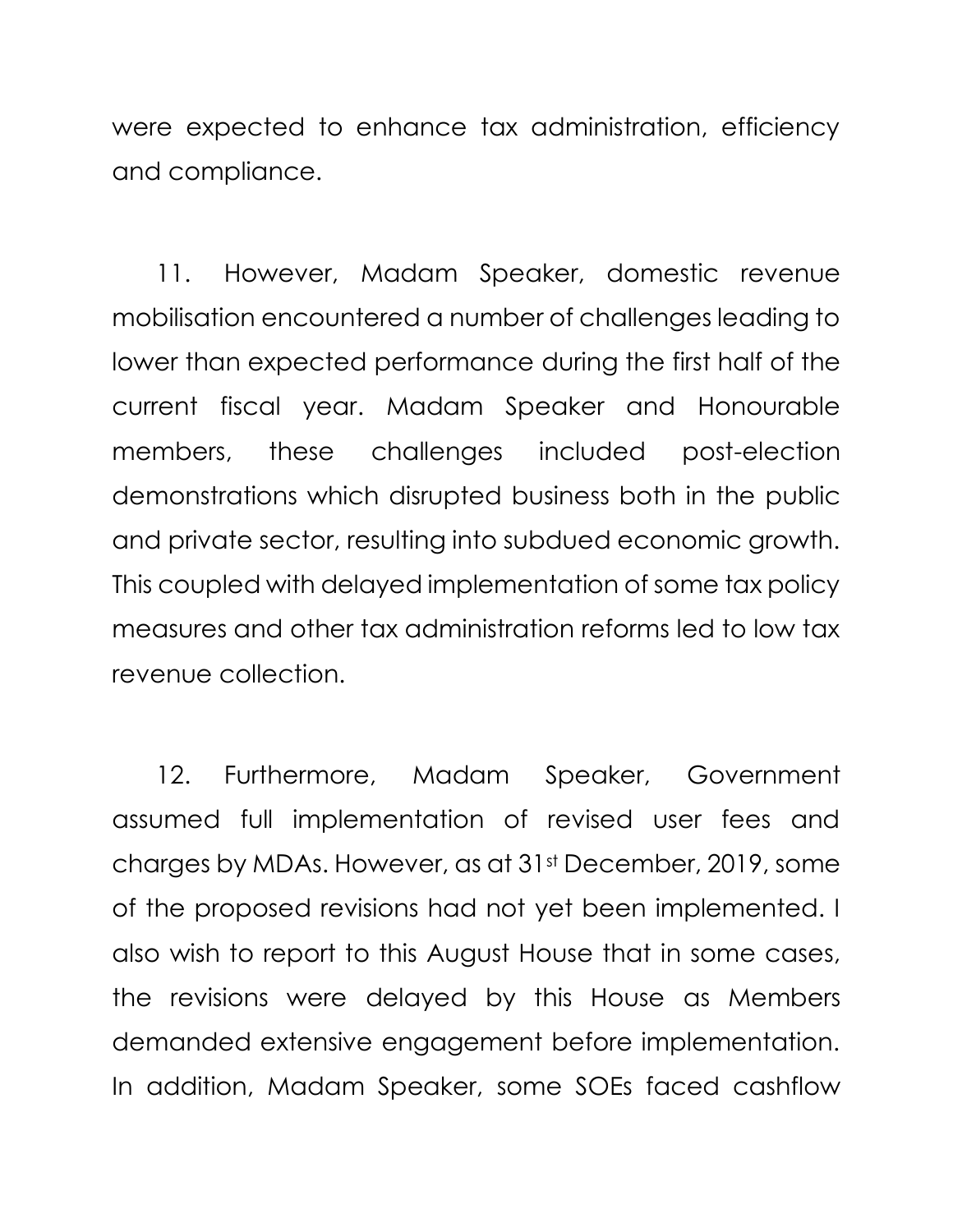problems which affected their capacity to remit dividends and surpluses to the Government. These factors resulted into lower than programed collection of non-tax revenue.

13. Madam Speaker, on the expenditure side, the Honourable Members are invited to note that during the first six months of the fiscal year, Treasury contained expenses within projected amounts despite pressures on statutory budget lines such as personal emoluments, pensions and gratuities. Out of first half projected expenditure of K842.8 billion, only K780.0 billion was spent, representing 92.6 percent. This was achieved as Treasury followed the principle of spending within budgeted resources. Further fiscal pressures emanated from security institutions and the road sector.

14. Madam Speaker, in the first half, a total of K548.6 billion was collected as domestic revenue representing a performance of 83.7 percent. Honourable Members will note from Annex II of Mid-Year budget document that the approved revenue and grants inflow estimate at K1.58 trillion has been revised downwards to K1.53 trillion while the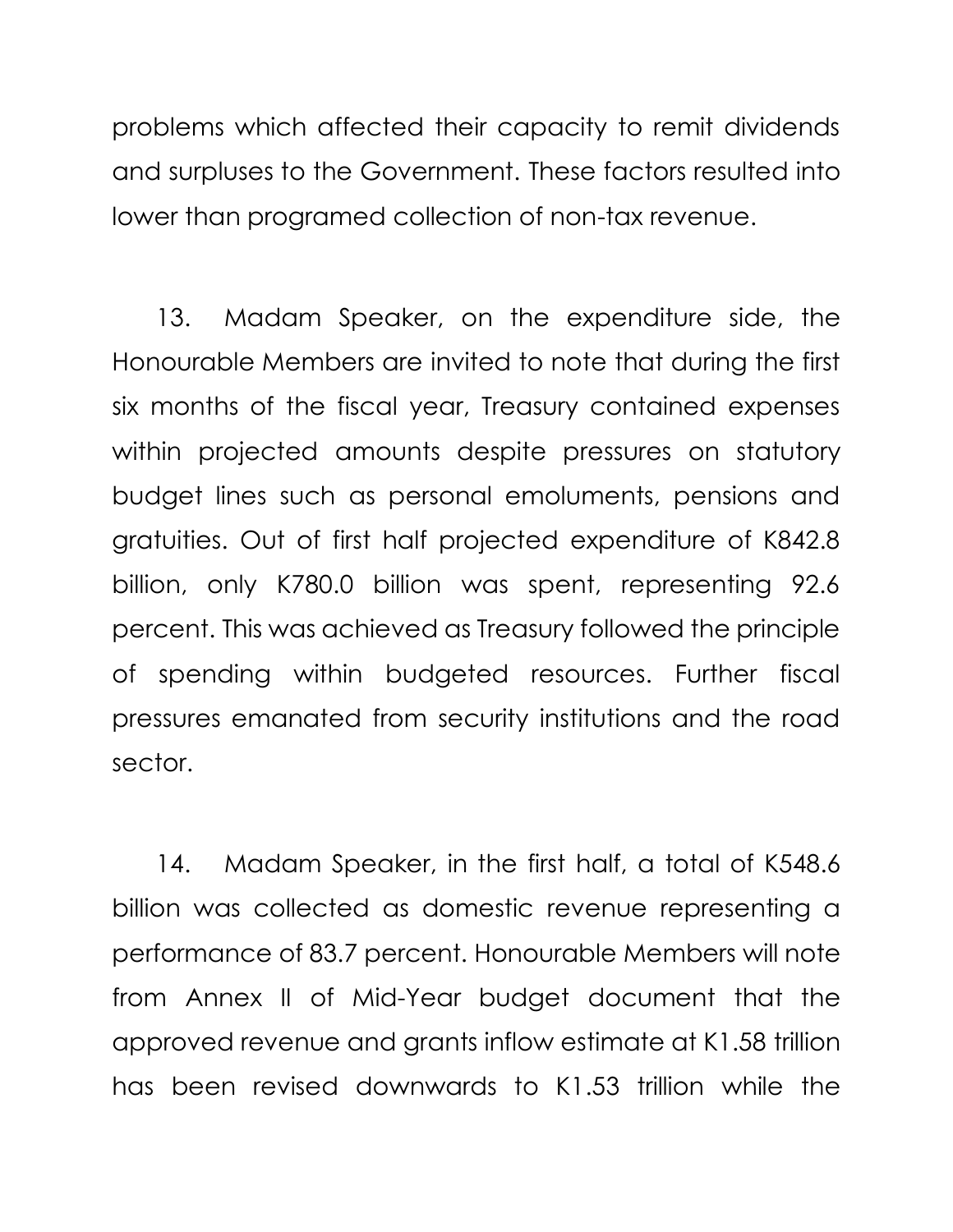approved expenditure of K1.74 trillion has been revised upwards to K1.84 trillion. With these revisions, Madam Speaker, net domestic borrowing has been revised from 0.6 percent to 2.3 percent of the rebased GDP.

15. However, Madam Speaker, despite this upward revision, the projected net domestic borrowing requirement at 2.3 percent of GDP in the current fiscal budget is remarkably lower compared to the borrowing requirement incurred during the previous fiscal year at 4.7 percent of GDP. This Madam Speaker, is a clear indication of Government's commitment to reduce public debt.

## **WORLD AND REGIONAL ECONOMIC OUTLOOK**

16. Madam Speaker, this proposed revised budget has been designed in the context of international, regional and domestic economic developments. At this juncture therefore, before I delve into the mid-year budget performance, let me briefly outline these economic developments which have a significant bearing on the achievement of the budget's objectives.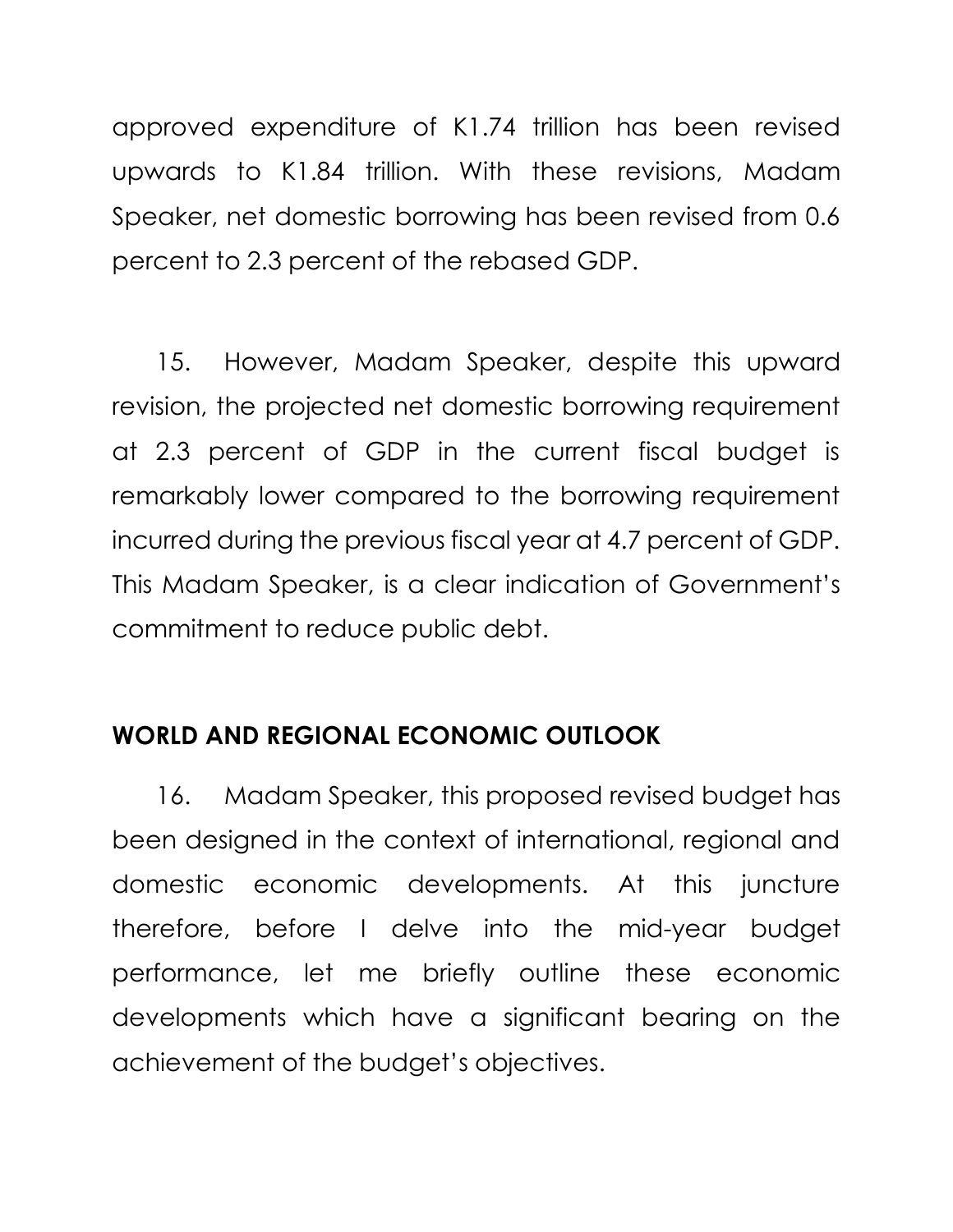17. Madam Speaker, according to the January 2020 World Economic Outlook Report by the International Monetary Fund, global economic growth has softened and downside risks to growth have increased. The global economy grew by 3.7 percent and 3.5 percent in 2018 and 2019, respectively and it is estimated to grow by 3.6 percent in 2020.

18. Growth in the United States of America declined to 2.5 percent in 2019 and is estimated to soften further to 1.8 percent in 2020 due to the continued unwinding of fiscal stimulus. In the Euro area, Madam Speaker, growth moderated from 1.8 percent in 2018 to 1.6 percent in 2019 and is estimated at 1.7 percent in 2020.

19. Global crude oil prices have been volatile since August 2019, reflecting supply influences and more recently, fears of softening global demand. Madam Speaker, as of early January 2020, crude oil prices stood at around US\$55 a barrel, and average crude oil prices are projected at just below US\$60 per barrel in 2020.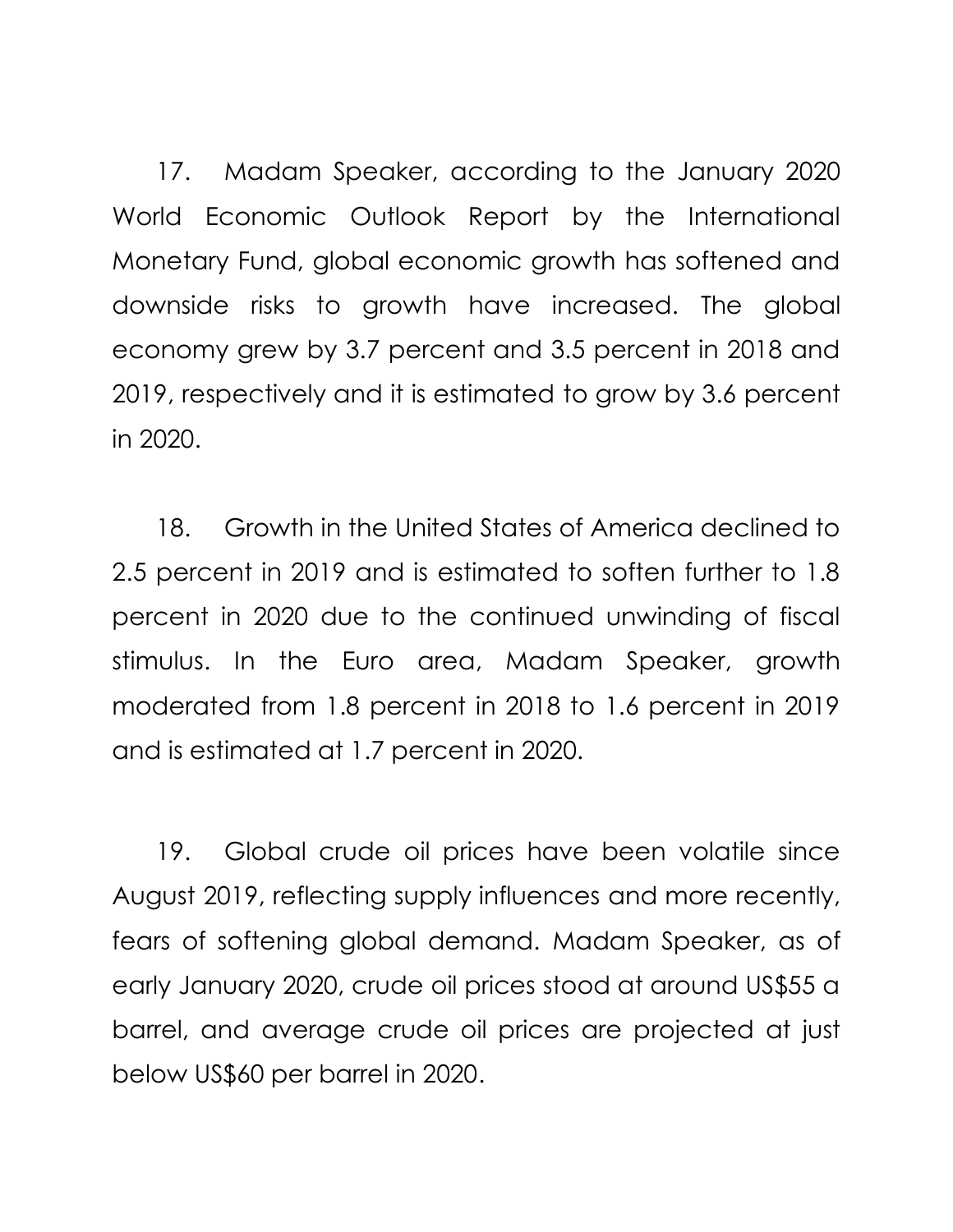20. In Sub-Saharan Africa, Madam Speaker, growth picked up from 2.9 percent in 2018 to 3.5 percent in 2019, and the region is projected to grow by 3.6 percent in 2020. However, over one-third of Sub-Saharan economies are expected to grow above 5 percent during the 2019 to 2020 period. On the other hand, big economies such as South Africa and Nigeria grew by 0.4 percent and 2.1 percent in 2019 and are projected to grow by 0.8 percent and 2.3 percent, respectively in 2020.

## **ECONOMIC DEVELOPMENTS IN MALAWI**

21. Madam Speaker, now let me turn to the domestic economy. I am delighted, Madam Speaker that the Malawi economy has been growing above Africa's average growth rate. While Sub-Saharan Africa grew by 2.9 percent and 3.5 percent in 2018 and 2019, respectively, Malawi grew by 4.0 percent in 2018 and 5.0 percent in 2019. With the normal to above normal rains that this country has received so far during the current agriculture season, higher GDP growth rate is expected for 2020.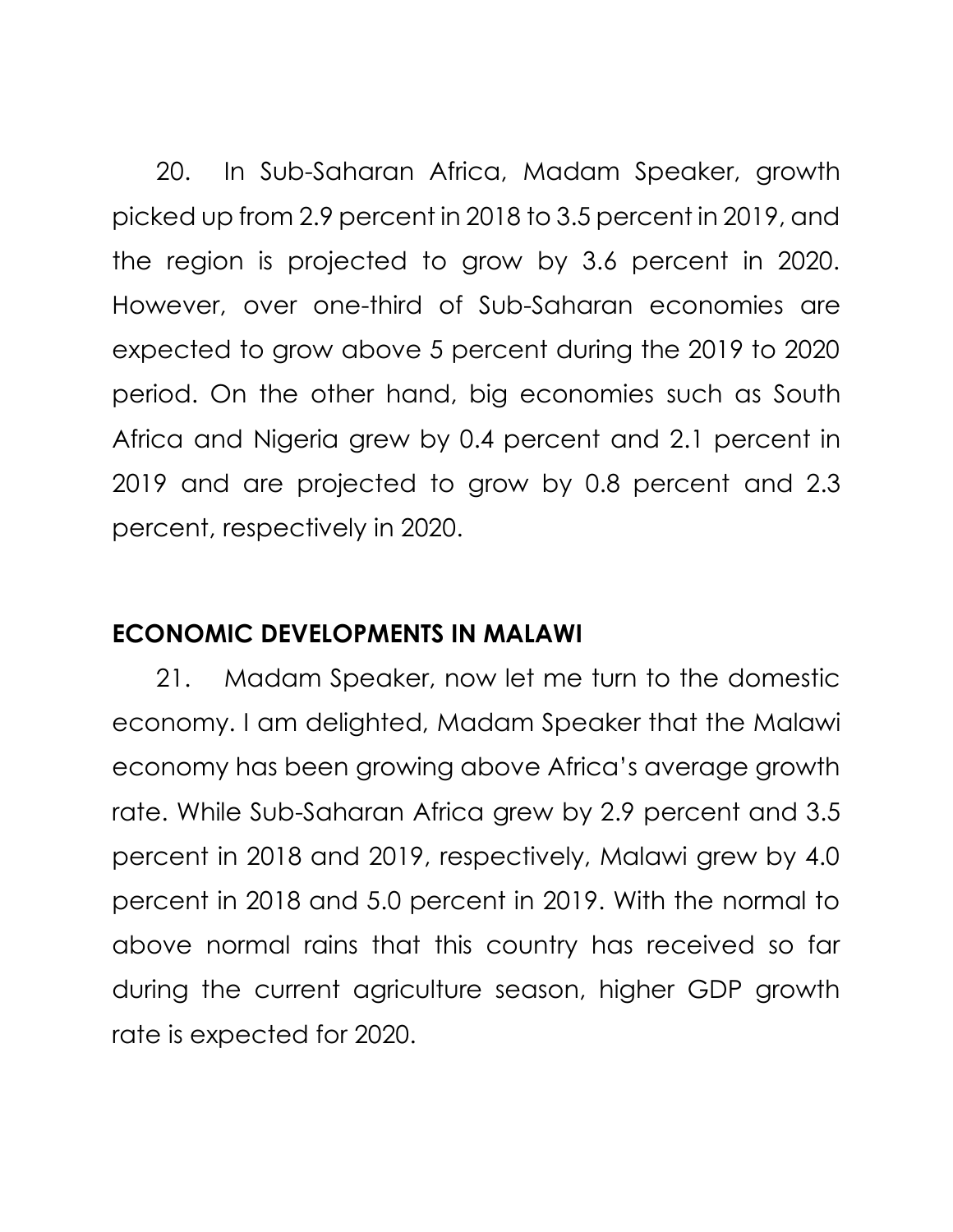22. Madam Speaker, the enhanced growth prospects are also buttressed by the many on-going infrastructure development projects by Government in the energy and agriculture sectors, most of which are growth enablers. However, the downside risk to this country's economic performance remain the continued post-election demonstrations that seriously affected economic activities during the first half of the current fiscal year.

23. On average, headline inflation was registered at 9.4 percent in 2019 from 9.2 percent in 2018. However, Honourable Members may wish to know that headline inflation remained elevated for most part of 2019, increasing to 11.5 percent in December from 10.4 percent in November. Food inflation continued to dictate developments in headline inflation, increasing to 19.3 percent in December from 17.2 percent in November. The acceleration in food inflation reflected the elevated maize prices despite a bumper harvest registered in 2018/2019 agricultural season.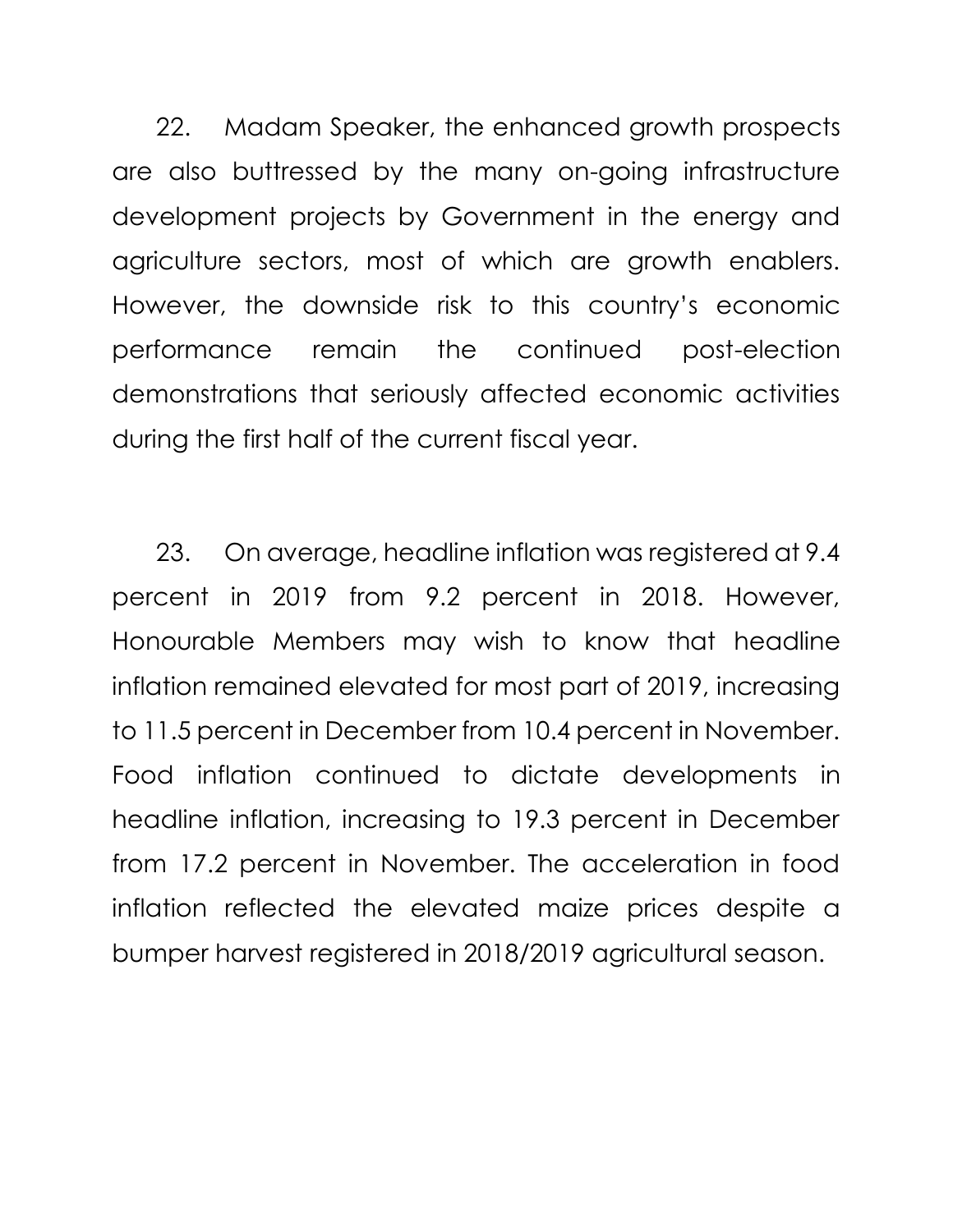24. Meanwhile, Madam Speaker, non-food inflation has been oscillating around 5.0 percent since the beginning of 2019, and recorded at 4.9 percent in December, thereby averaging 5.4 percent in 2019, lower than 9.0 percent registered in 2018. Developments in non-food inflation largely reflect the relative stability of the Kwacha. Going forward, annual average headline inflation for 2020 is projected at 8.8 percent, with a December 2020 inflation projection of around 7.0 percent.

25. Madam Speaker, international foreign exchange reserves increased significantly on account of purchases from the domestic market by the Reserve Bank of Malawi. As at end December 2019, Gross Official Reserves stood at US\$846.6 million, representing 4.1 months of imports. Such a healthy position of reserves has generally resulted into a stable Malawi Kwacha exchange rate against major currencies. This in turn has significantly helped to ease non – food inflationary pressures and is expected to continue anchoring inflation expectations going forward.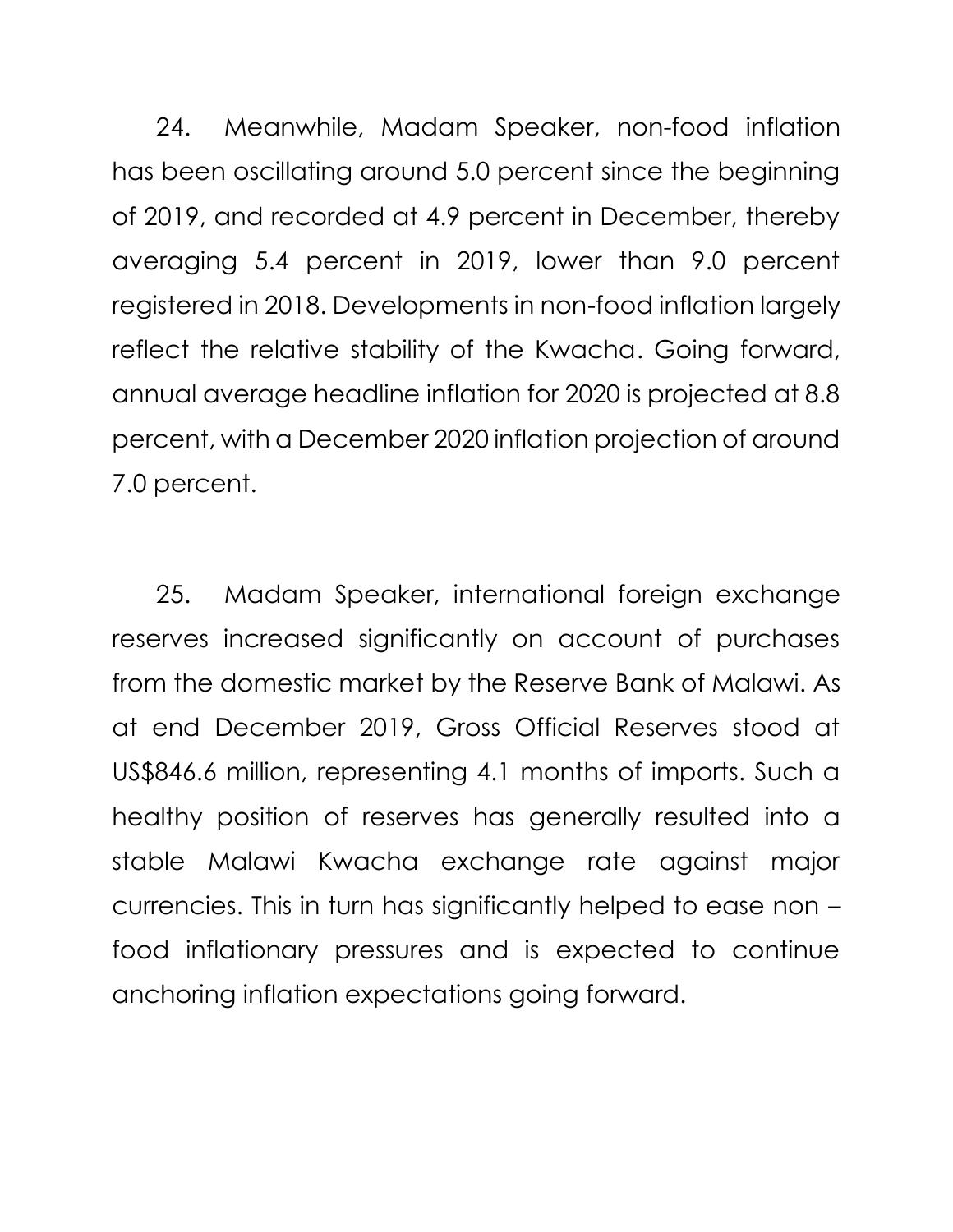26. Madam Speaker, I wish to remind this August House that the Reserve Bank of Malawi conducts monetary policy to achieve price stability and is committed to a 5.0 percent inflation objective by end of 2021. In 2019, the Reserve Bank reduced the policy rate from 16.0 percent to 14.5 percent and subsequently to a further 13.5 percent, thereby allowing reduction in interest rates charged by commercial banks.

## **MID-YEAR BUDGET PERFORMANCE**

27. Madam Speaker, the Honourable Members will recall that for the 2019/2020 financial year, total expenditure and net lending of K1.74 trillion was approved, while inflows of revenues and grants were approved at K1.58 trillion, giving a total financing requirement of K162.1 billion. Of this financing, K52.3 billion was planned as net domestic borrowing, while the balance, amounting to K109.7 billion was the projected net foreign financing.

## **Revenue and Grants**

28. Of the total annual approved revenue and grants of K1.58 trillion, it was projected that by the end of the first half of the current fiscal year, a total of K729.5 billion would be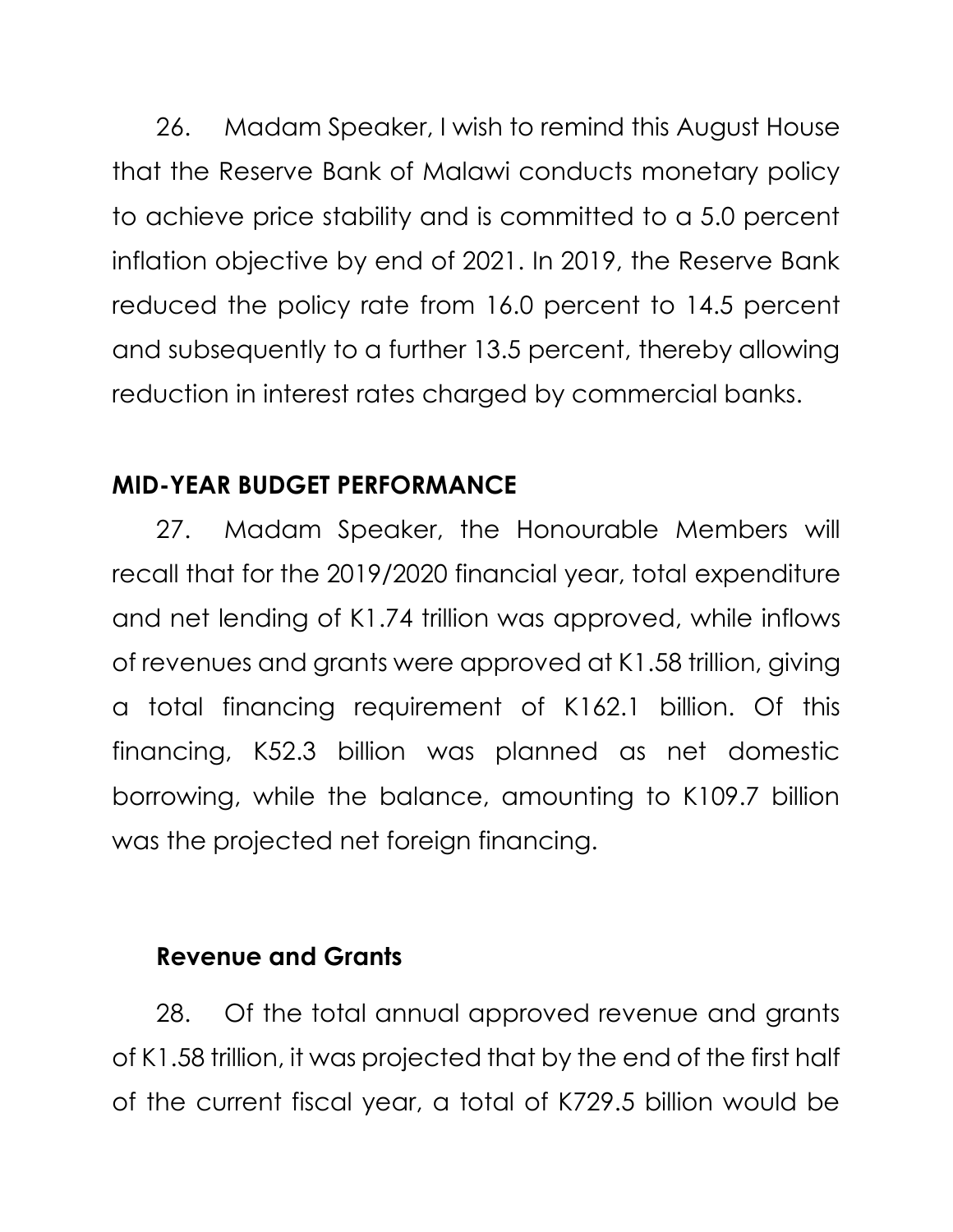realised, of which total domestic revenue was K655.2 billion while grants were K74.3 billion. Madam Speaker, these projections were based on seasonal pattern in domestic revenue collection, economic prospects and commitments by development partners on the part of grants.

#### **Performance of Domestic Revenue**

29. Madam Speaker, mid-year domestic revenue target of K655.2 billion comprised K629.9 billion in tax revenue and K25.2 billion in non-tax revenue. However, as at December 2019, a total of K548.6 billion was collected representing a performance of 83.7 percent.

## **Tax Revenue performance**

30. Out of a target of K629.9 billion for the first half, K525.6 billion was realized, representing a tax revenue collection performance of 83.4 percent. Under performance in tax collection was recorded in; income and profit, capital gains and goods and services taxes. Madam Speaker, subdued performance in international trade taxes was also recorded largely on account of low import volumes. For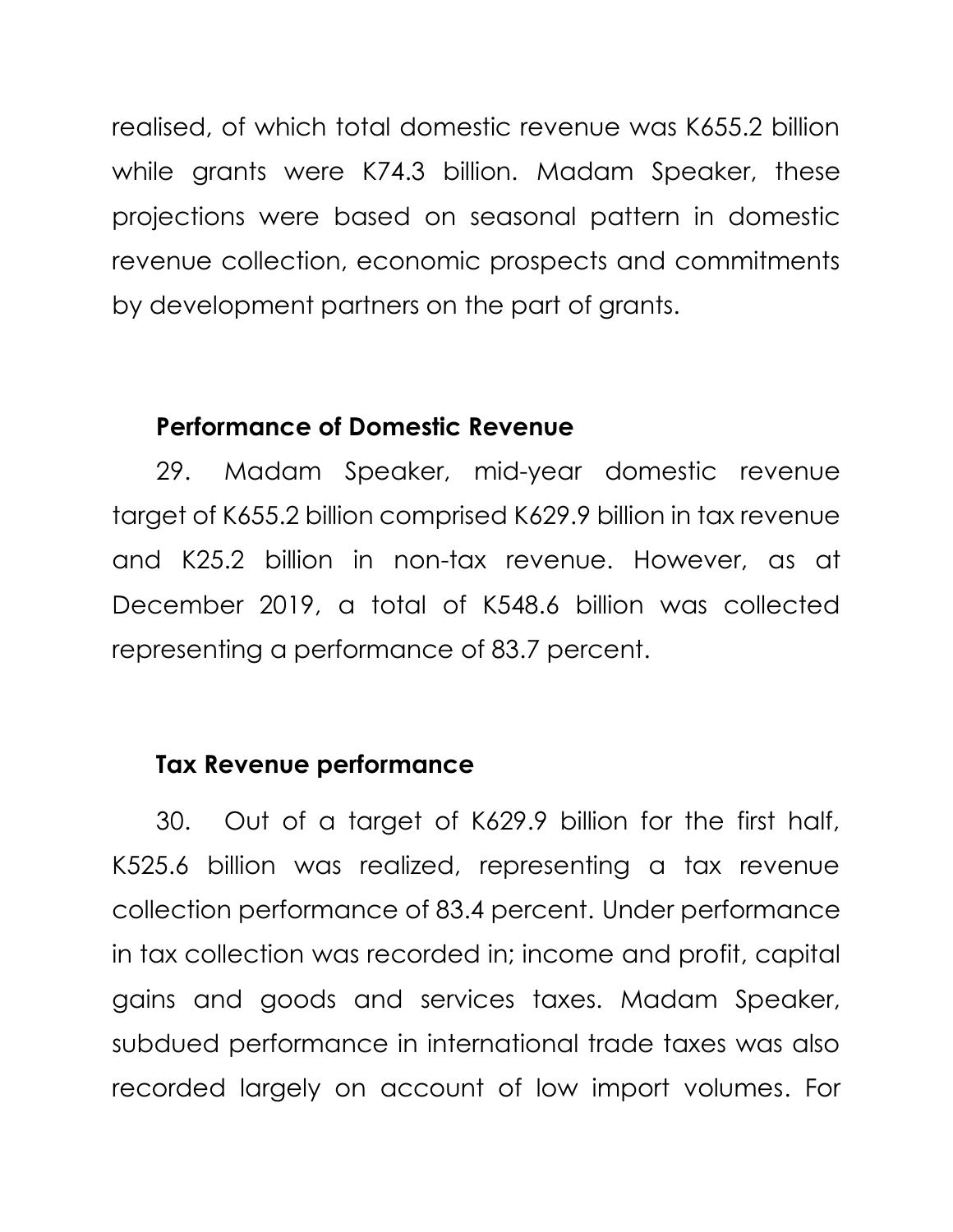instance, trade volumes between South Africa and Malawi were affected by the truck drivers' demonstrations. Furthermore, post-elections demonstrations resulted into closure of some border posts and MRA offices.

#### **Non Tax Revenue performance**

31. Madam Speaker, mid-year target for non-tax revenue was K25.2 billion. The outturn at K23.7 billion represented revenue collection performance of 94.0 percent. The slight underperformance was mainly due to slow performance in Treasury Funds and parastatal dividends.

## **Performance in Grants**

32. During the first half of the current fiscal year, Madam Speaker, grants registered lower than budgeted disbursements by about 31.6 percent. Of the total projected grants at K74.3 billion, only K50.9 billion was received by end December 2019. The shortfall in grants was mainly on account of non-disbursement by some development partners due to slow progress in project implementation.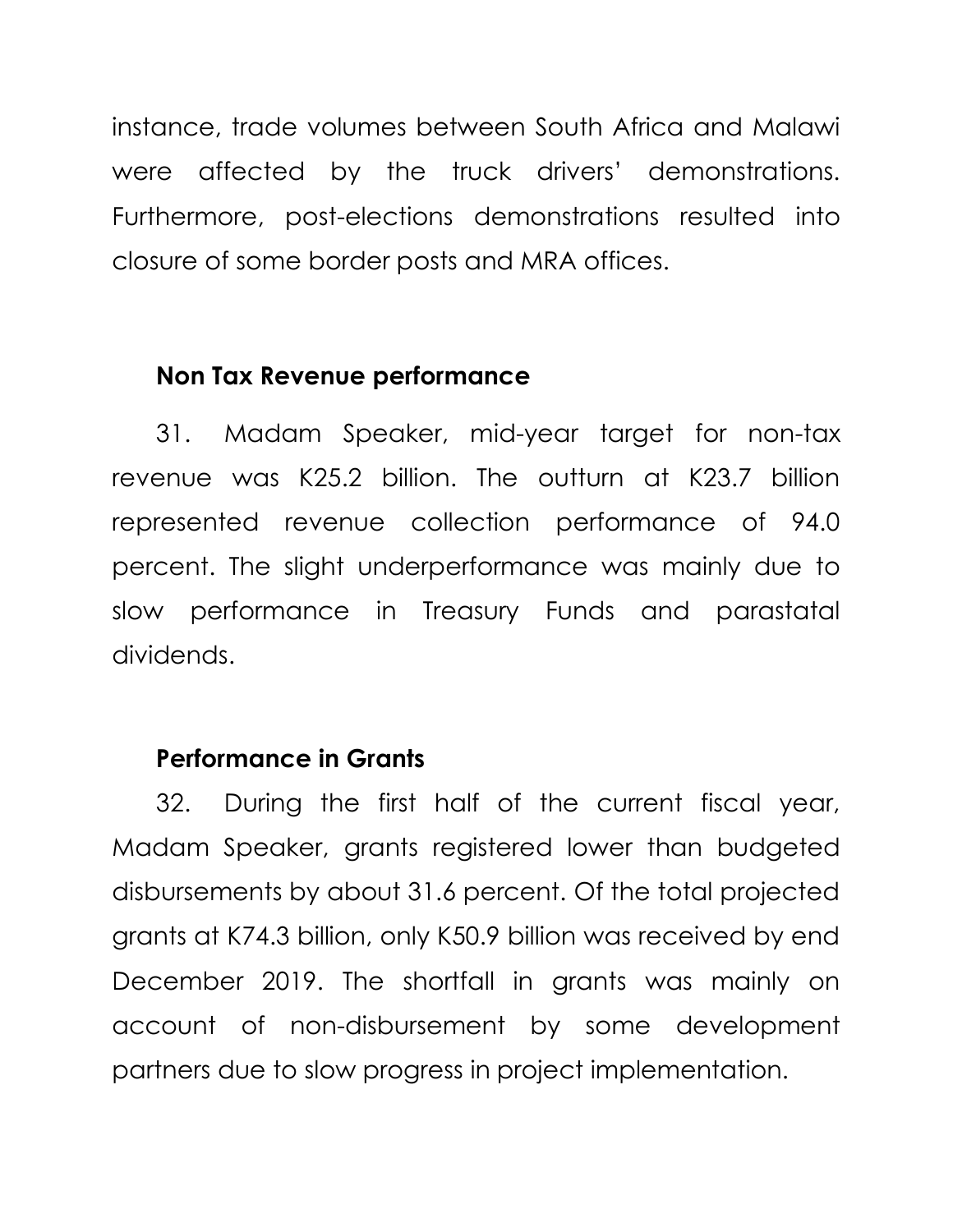## **Performance of Expenditure**

33. Now, let me turn to the expenditure side of the budget. Madam Speaker, major assumptions that underpinned projected first half expenditure included the consideration of seasonal patterns of some activities such as the Farm Input Subsidy Program, slow start of new projects during the first half of the year, recruitment of personnel in the health sector as well as the need to balance revenue inflows against expenditure outlays.

34. Madam Speaker, Honourable Members may wish to note that out of the K1.74 trillion of planned expenditure and net lending for the current financial year, K842.8 billion was projected to be spent during the first half. This comprised K624.8 billion of recurrent expenditure and K218.0 billion in development expenditure.

35. As at end December 2019, Madam Speaker, the expenditure outturn was K780.0 billion consisting of K648.6 billion in recurrent expenditure and K131.4 billion in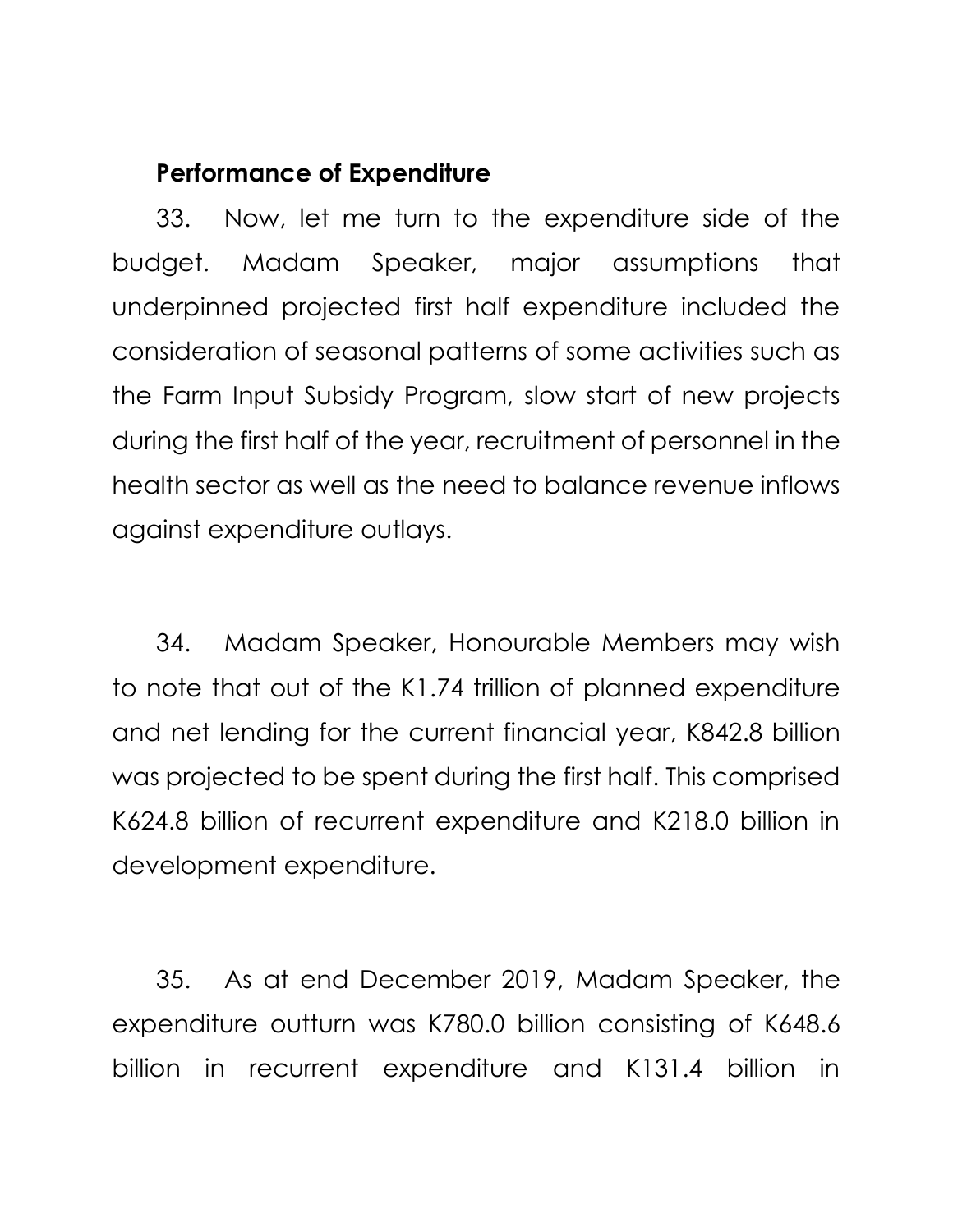development expenditure. Total expenditure at mid-year registered an underspending amounting to K62.8 billion when compared to its half year target. This underspending largely emanated from the development budget, especially on foreign financed projects as well as Treasury efforts to spend within available resources.

## **Performance of Recurrent Expenditure**

36. Madam Speaker, recurrent expenditure amounted to K648.6 billion against a target of K624.8 billion, representing a 3.8 percent over expenditure. This was mainly on account of; increased spending on wages and salaries, public debt interest, and pensions and gratuities. Honourable Members are invited to note that these budget lines are mandatory and therefore protected. They cannot be reduced or deferred in the event of revenue shortfalls.

## **Performance of Development Expenditure**

37. Madam Speaker, development spending during the first half of the fiscal year was lower than planned expenditure by K86.6 billion with K24.9 billion emanating from the domestically financed component and K61.7 billion from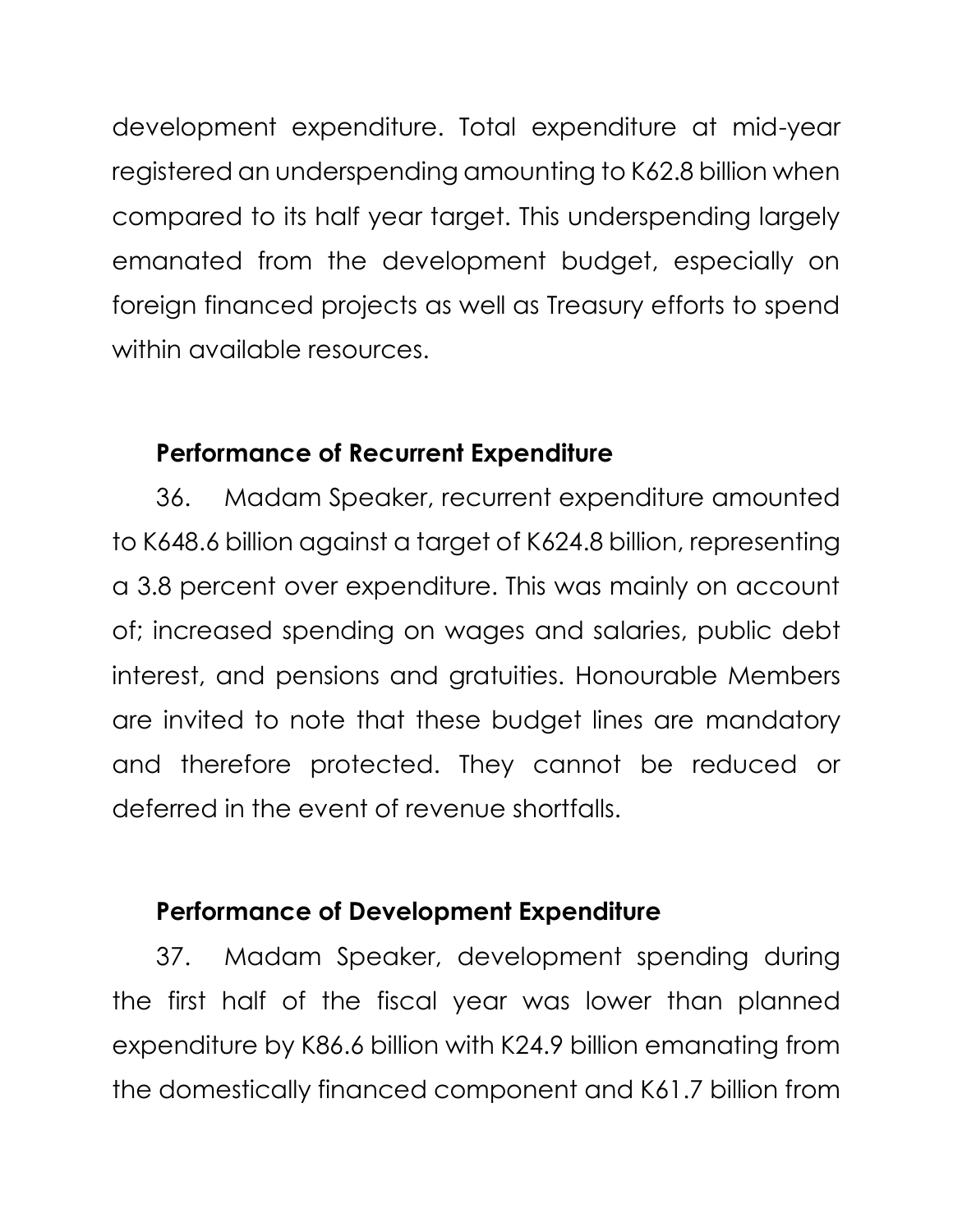foreign financed component.

38. Donor-funded development expenditure amounted to K90.8 billion against a planned expenditure of K152.5 billion. Madam Speaker, the under-performance on some donor financed projects was on account of low disbursement of grants and project loans as a result of low absorption rate.

39. Madam Speaker, locally funded development expenditure at K40.6 billion was also lower than planned first half target of K65.5 billion. Honourable Members may wish to note that project implementation is often slow during preparatory phase especially on new projects. Implementation is however expected to pick up during the second half.

#### **Overall Balance and Domestic Borrowing**

33. Madam Speaker, as a result of developments outlined above, the overall balance in the first half of the financial year was recorded at negative 2.1 percent of GDP. This was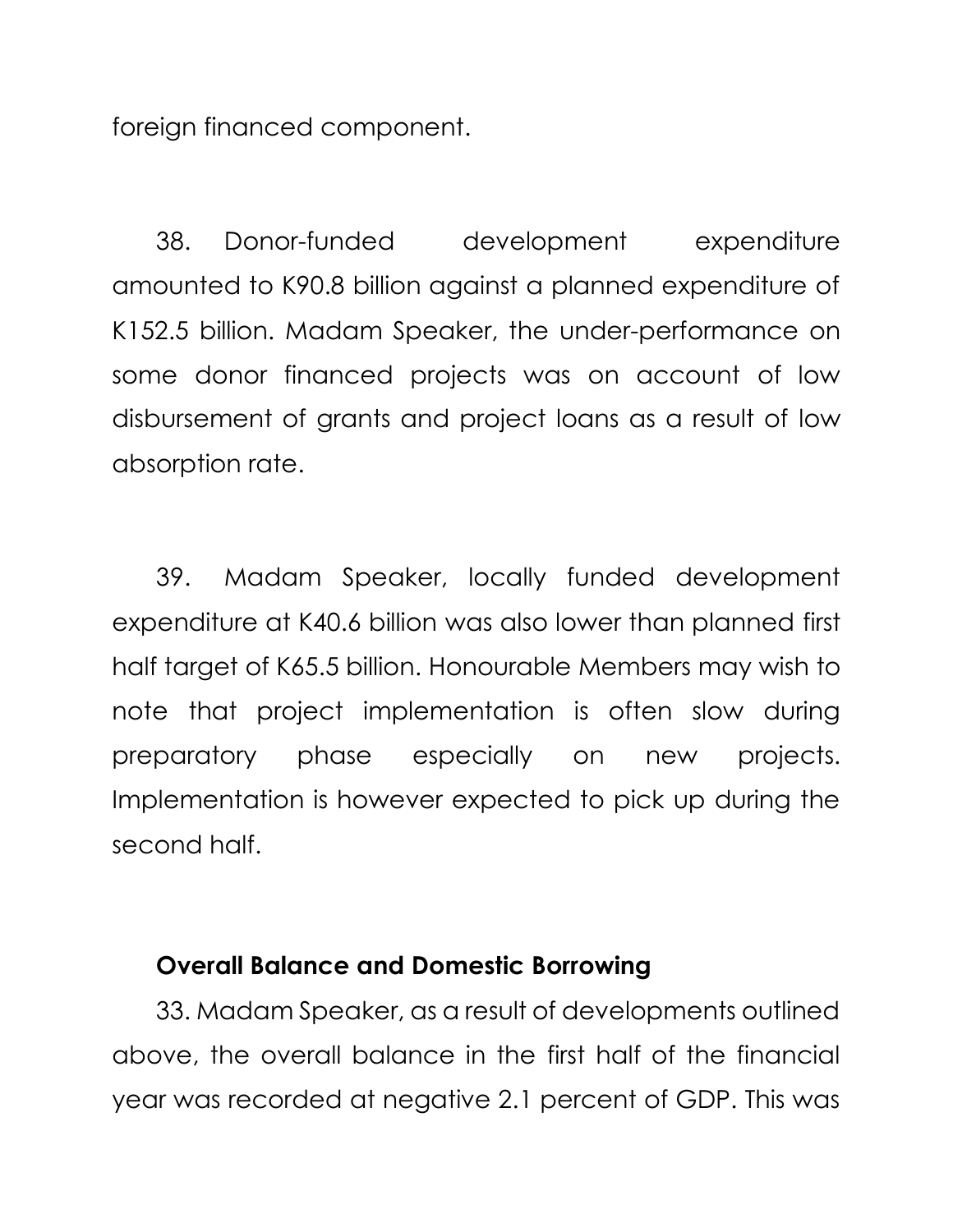financed by a net domestic borrowing of 1.8 percent of GDP and a net foreign borrowing of 0.3 percent of GDP.

## **HIGHLIGHTS ON KEY EXPENDITURE CATEGORIES**

## **Wages and Salaries**

34. Madam Speaker, Honourable Members will recall that in the budget, Government planned an average general salary adjustment of 12 percent including annual increment. However, after discussion with Civil Servants Trade Union, it was agreed that the average salary increase of 15 percent should be effected. In addition, Madam Speaker, there were once off payment on salary arrears and leave grant for teachers. As a result, by end December 2019, outturn on wages and salaries amounted to K226.2 billion, which was 10.3 percent higher than mid-year target of K204.9 billion.

## **Interest Payments**

35. Madam Speaker, the mid-year target for interest payments on public debt was K116.7 billion. However, actual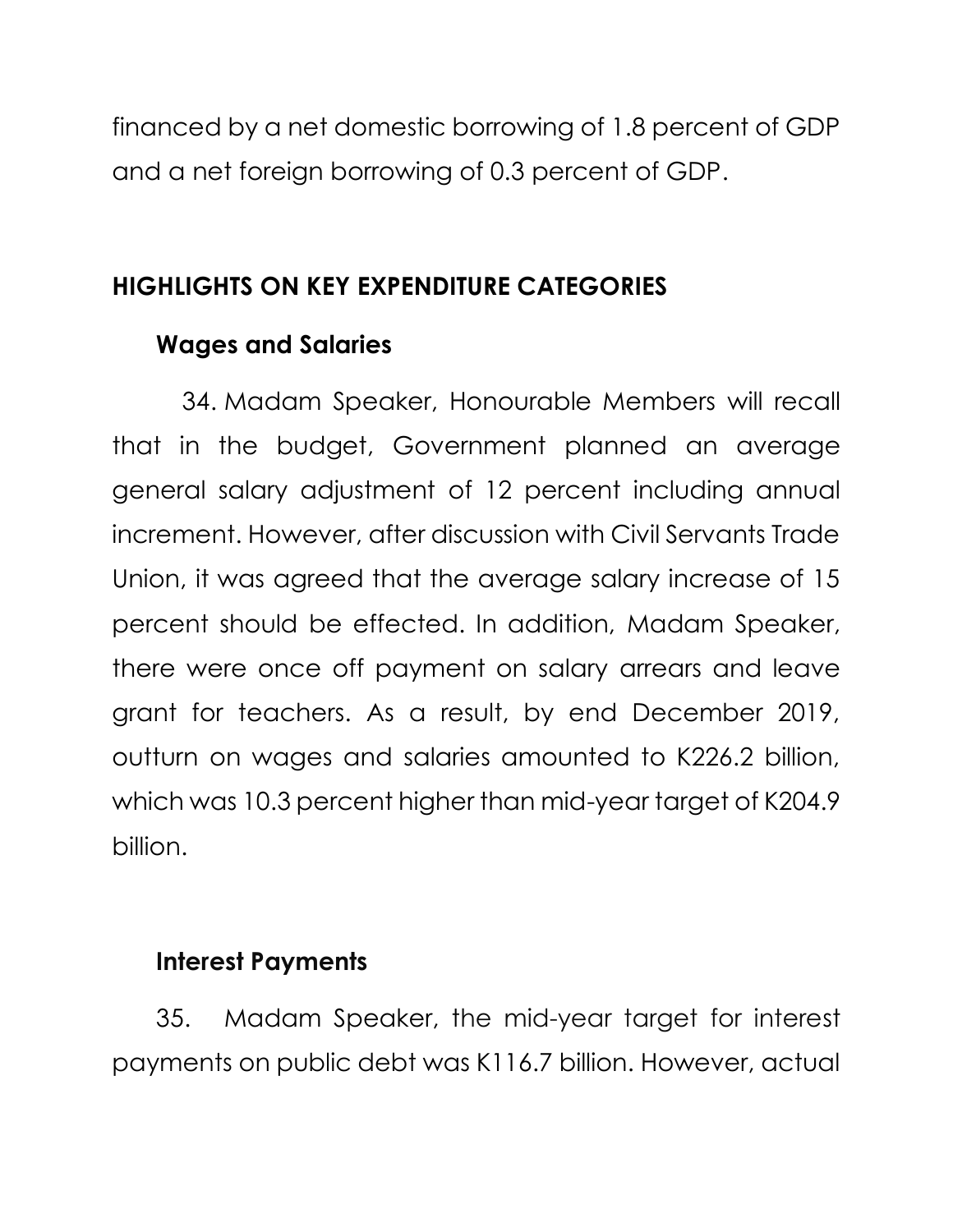expenditure amounted to K118.5 billion, of which interest on external debt was K7.7 billion while that on domestic debt was K110.7 billion.

# **Farm Input Subsidy Program**

36. Madam Speaker, on the Farm Input Subsidy Program, K6.8 billion was spent against a mid-year target of K10.5 billion. It is expected that the remaining FISP payments will be processed during the third quarter.

# **Maize Purchase**

37. Madam Speaker, despite having adequate resources for maize purchase, NFRA and ADMARC faced challenges in sourcing maize within the country due to price speculation and hoarding by traders. As a result, only K3.0 billion was spent by the end of the first half of the current fiscal year.

# **Social Benefits**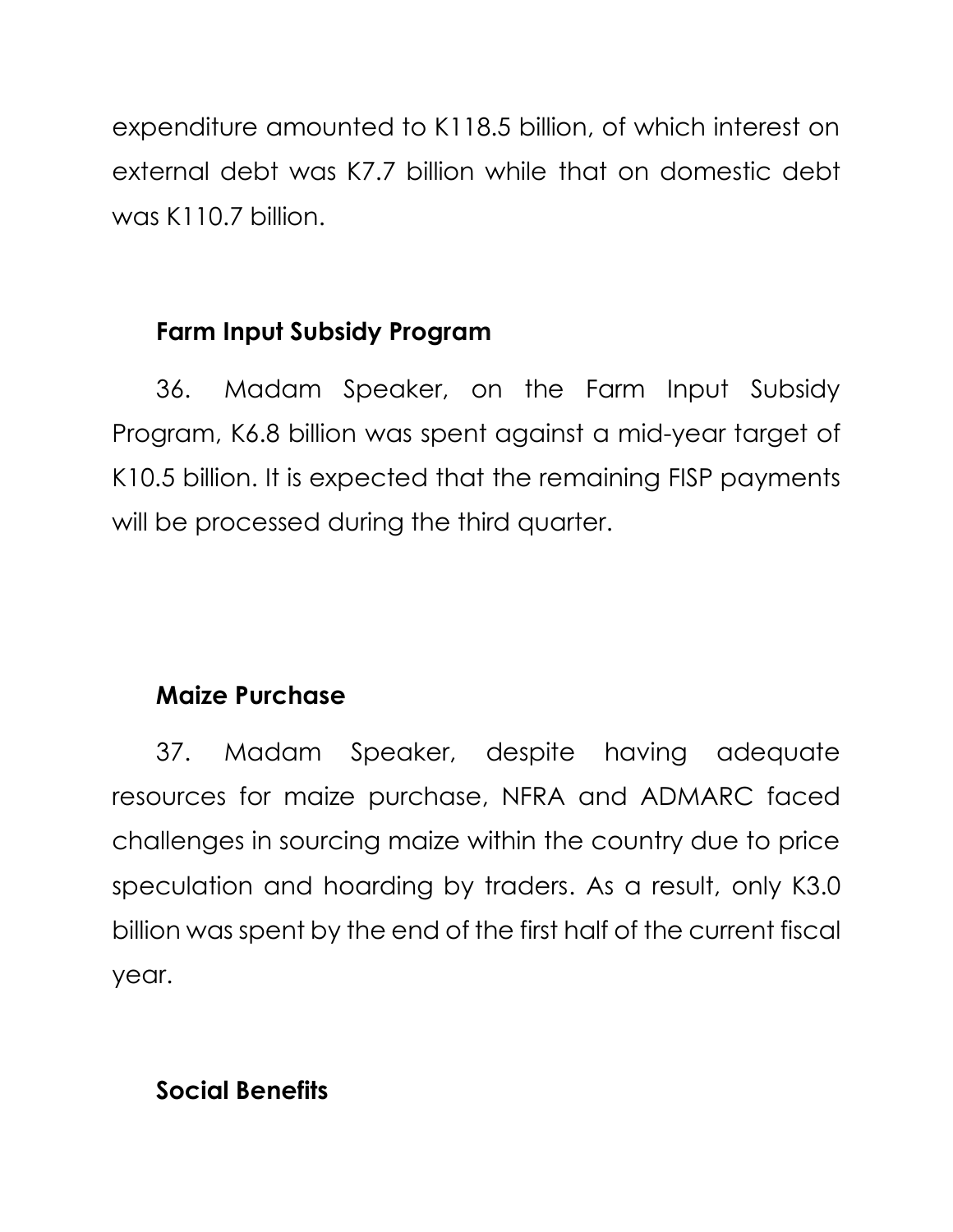38. Madam Speaker, Pensions and Gratuities were projected at K39.6 billion in the first half of the year. However, the mid-year outturn recorded a total of K41.3 billion. The higher than planned expenditure was mainly on account of clearing backlog of gratuities in order to reduce the waiting time for retirees to access their benefits.

## **Medical Drugs**

39. Madam Speaker, the annual approved provision for medical drugs was K26.7 billion for the 2019/2020 financial year. Of this amount, K15.6 billion was for district hospitals and health centres, while K11.1 billion was for central hospitals. The mid-year outturn for this budget line was K13.8 billion of which K7.5 billion was spent on district hospitals and health centres, while the balance was spent on central hospitals. This represents 51.7 percent of the total allocation, and remains within expected levels.

40. However, Madam Speaker, Honourable members may wish to note that despite consistent funding for medical drugs from both Government and Development Partners,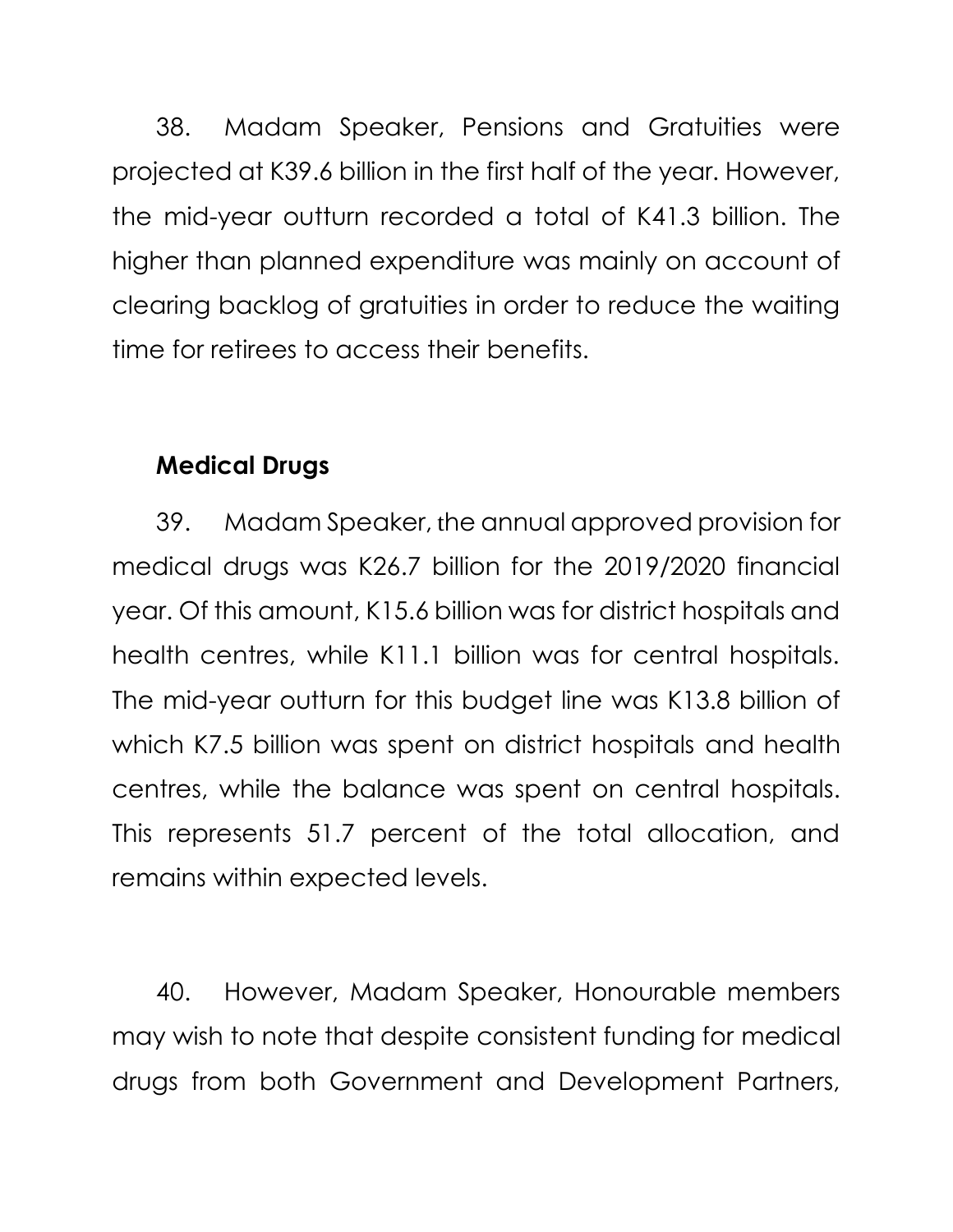drug shortage is still persistent in some health facilities due to management deficiencies and pilferages.

41. Honourable Members may wish to note that Government has put in place mechanisms to curb such malpractices to ensure that drugs reach the intended beneficiaries. As we speak, Madam Speaker, Government is implementing an end-to-end tracking system that will significantly reduce loss of drugs in transit. Government is also working on improving drug stores management and record keeping at all health facilities.

## **PROGRESS ON GOVERNMENT PROGRAMS AND PROJECTS**

42. Madam Speaker, I am now duty bound to inform this August House the progress achieved this far on a number of Government programs and projects which were approved by this House.

#### **Extended Credit Facility with the IMF**

43. Madam Speaker, the Board of the International Monetary Fund approved the second and third reviews of this country's performance under the Extended Credit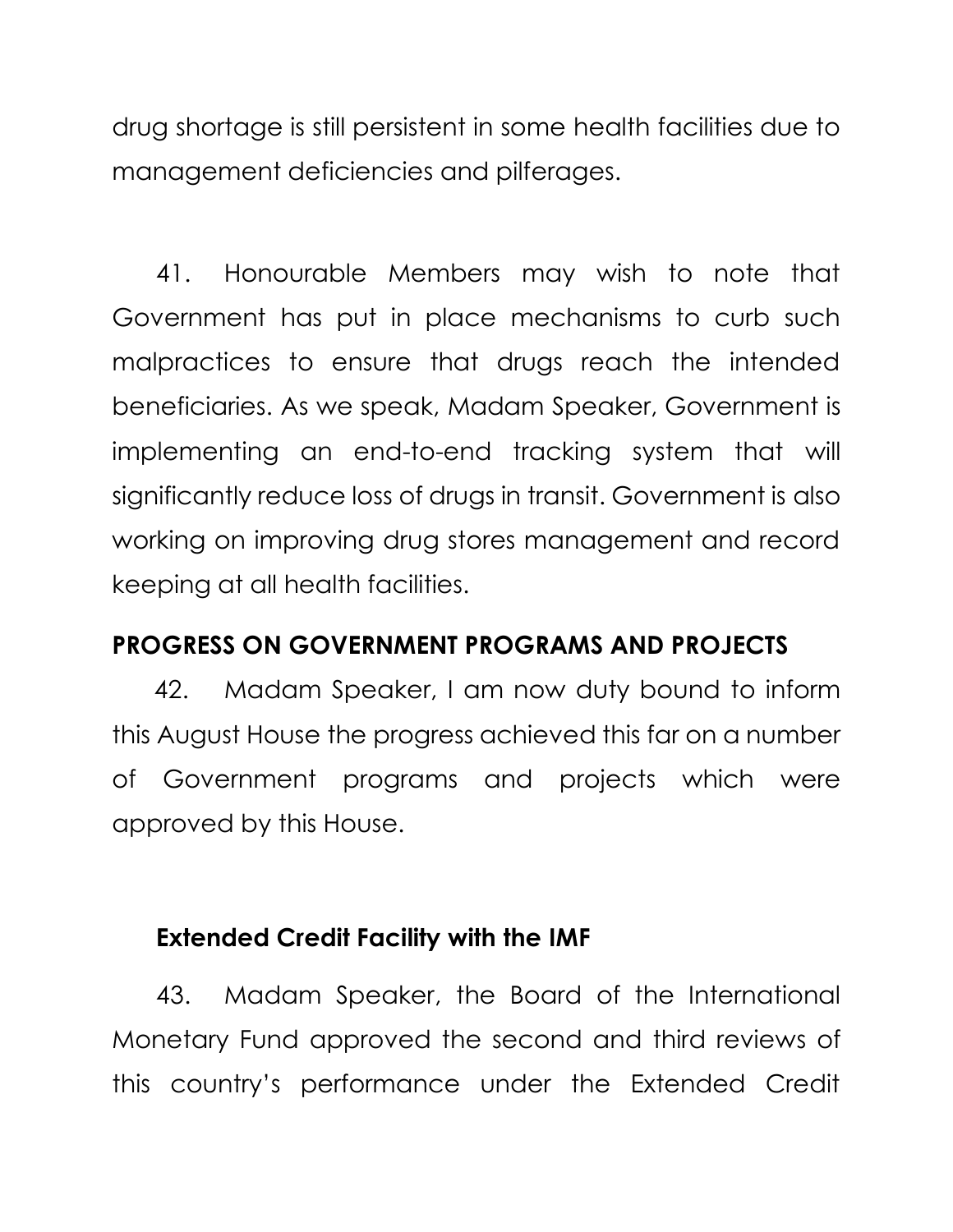Facility. I am pleased, to inform Honourable Members that this led to disbursement of resources to the tune of US\$43.3 million in December 2019. Madam Speaker, let me invite the Honourable Members to note that this program is on track as the targets for end December 2019 were all met. The IMF team is expected to conduct the fourth review in March 2020 and Government is confident that this review will be successful.

## **World Bank Supported Programs**

44. Madam Speaker, Government finalised the roadmap for economic growth and job creation for Malawi. This roadmap is aimed at demonstrating commitment to reforms and crowding in support from non-governmental stakeholders into sectors with high growth potential.

45. Furthermore, Madam Speaker, Government signed Loan Financing Agreements with the World Bank for two projects namely; the Malawi Electricity Access Project and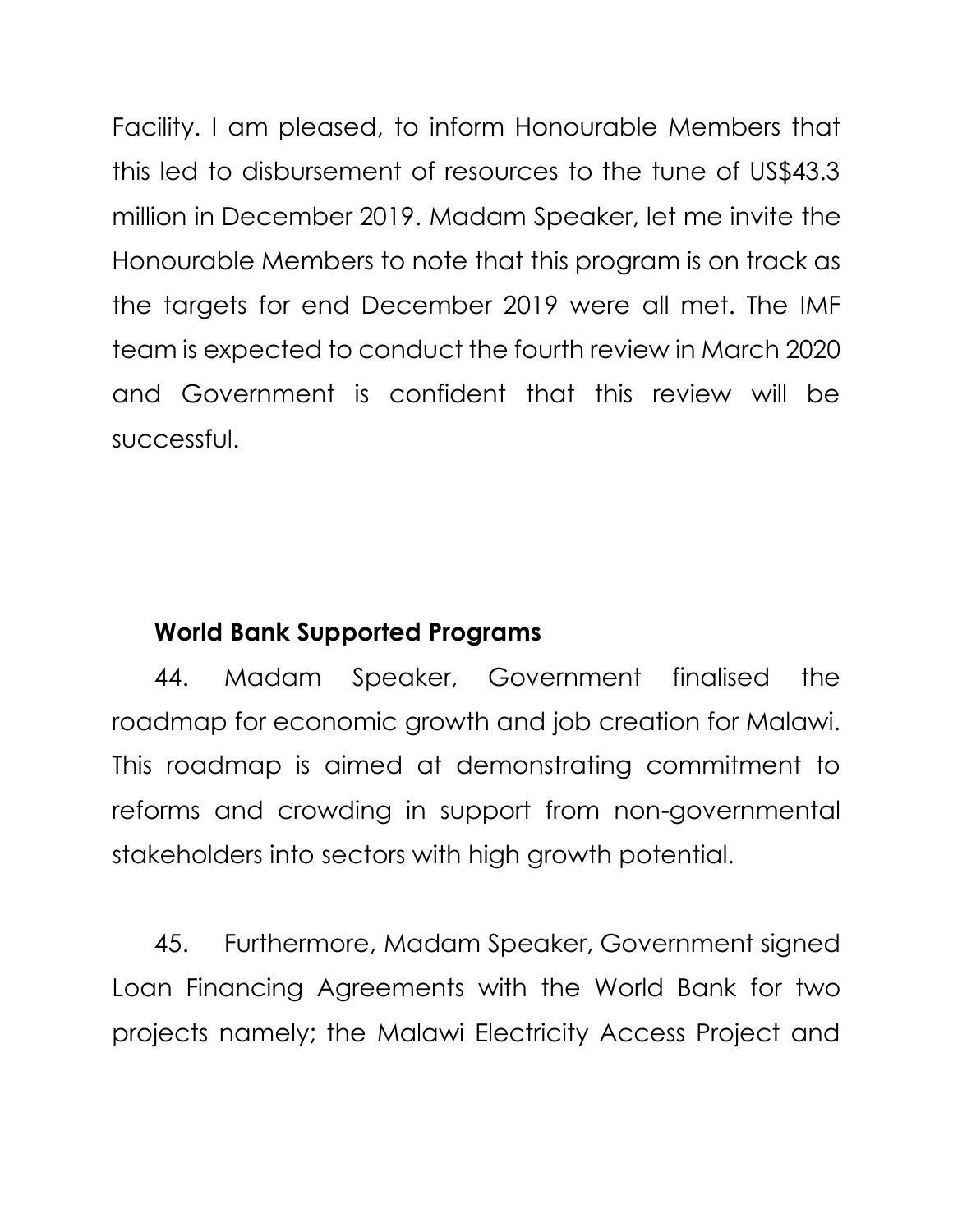the Malawi – Mozambique Interconnector Project amounting to US\$150 million and SDR11.0 million, respectively.

#### **Houses for Security Institutions**

46. Madam Speaker, Government completed the designs of the houses for security institutions. Procurement process for the contractors is currently underway and construction works are expected to commence soon. The sites for these houses were agreed with the relevant authorities in the security service. Let me remind the Honourable Members that Government will be raising resources from the domestic market through the Reserve Bank of Malawi for the construction of these houses.

## **Youth Development and Women Empowerment**

47. Madam Speaker, I am pleased to inform the August House that during the first half of the fiscal year, 3,854 young men and women were hired into the public service as interns under the Youth Internship Program. In sports, Government through the responsible Ministry has completed the designs for the construction of two stadia for Nyasa Big Bullets and Be Forward Wanderers. Procurement of contractors to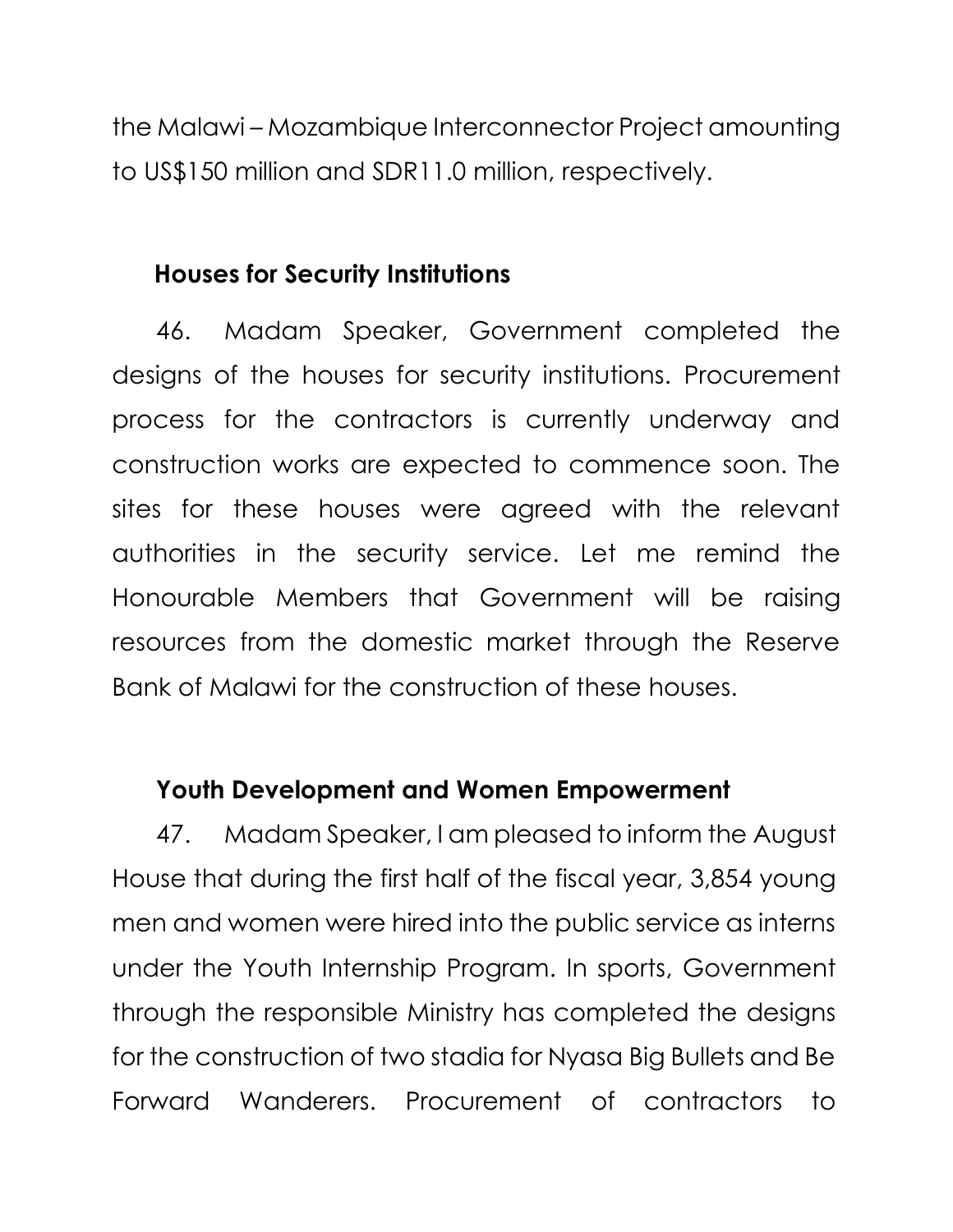commence actual works is at an advanced stage. Furthermore, Honourable Members may wish to note that procurement of contractors for the Mzuzu Youth Centre and the state of the art Indoor Netball Complex is also underway.

#### **Empowerment of Persons with Disabilities and Albinism**

48. Madam Speaker, in an effort to empower persons with disabilities, Government disbursed K200.0 million that was allocated in the 2019/2020 budget to operationalise the Disability Trust Fund as provided for in the Disability Act (2012). This Fund, Madam Speaker, is aimed at assisting persons with disabilities access seed money to start small scale businesses.

49. I am pleased to inform the August House that currently Government is developing guidelines and regulations for management of the Trust Fund. Once this process is finalised, the intended beneficiaries will start accessing the resources.

50. Madam Speaker, Honourable Members will further recall that in the 2019/2020 fiscal year, K400.0 million was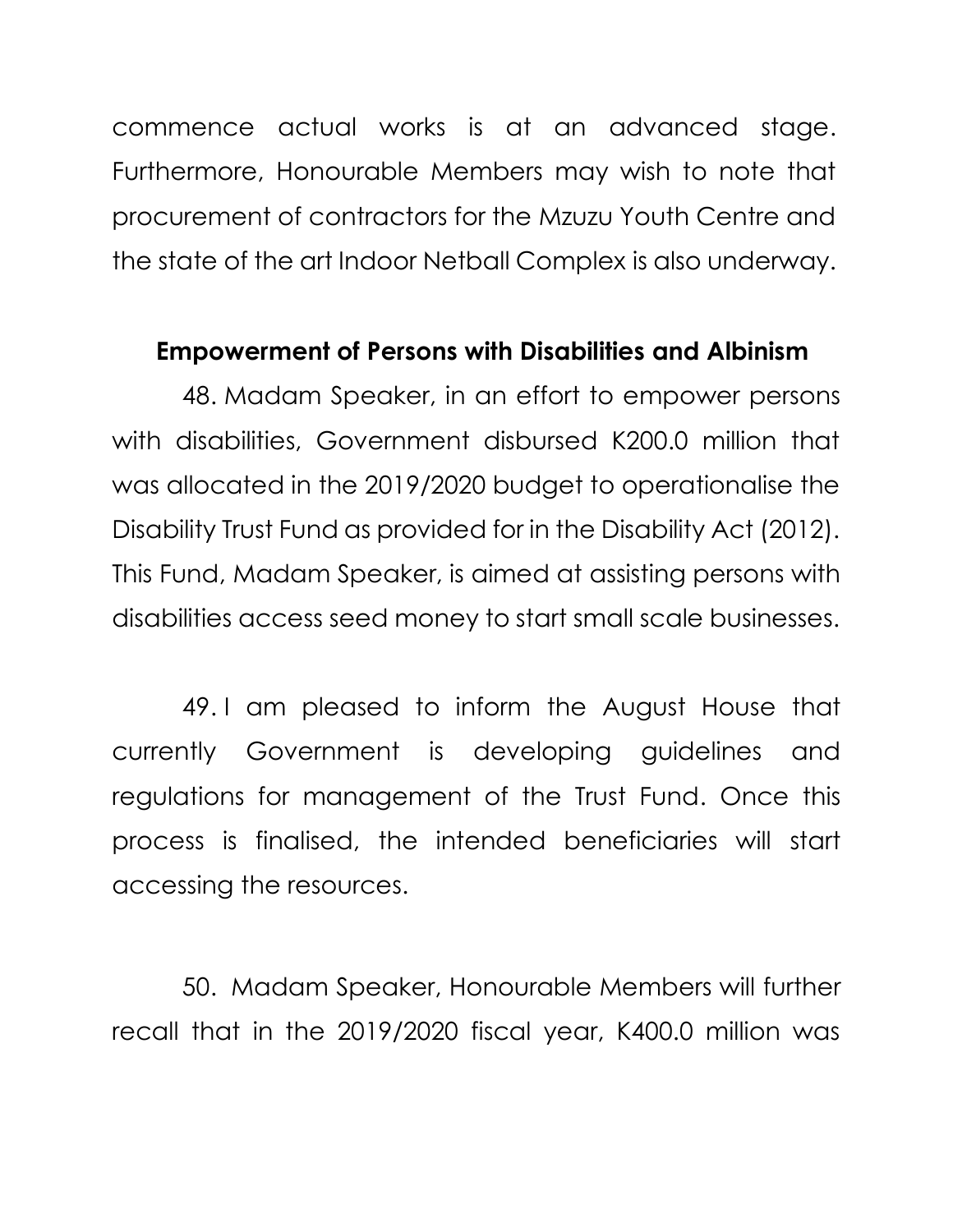allocated for the implementation of the National Action Plan for the Protection of Persons with Albinism.

51. Madam Speaker, during the first half of the fiscal year, 89 learners with albinism were supported with school fees. These learners were those that were moved from community day secondary schools to boarding schools to enhance their security. Furthermore, about 5,000 security gadgets were procured and distributed to persons with albinism across the country. Government, through the Association of Persons with Albinism also trained 64 persons with albinism in human rights monitoring and advocacy skills.

52. Madam Speaker, Government also allocated K600.0 million under the Malata and Cement Subsidy Program for the construction of houses for persons with albinism. As we speak, Madam Speaker, 193 beneficiaries, one per constituency, have been identified to benefit from this initiative and construction works are expected to commence soon.

#### **Infrastructure Development**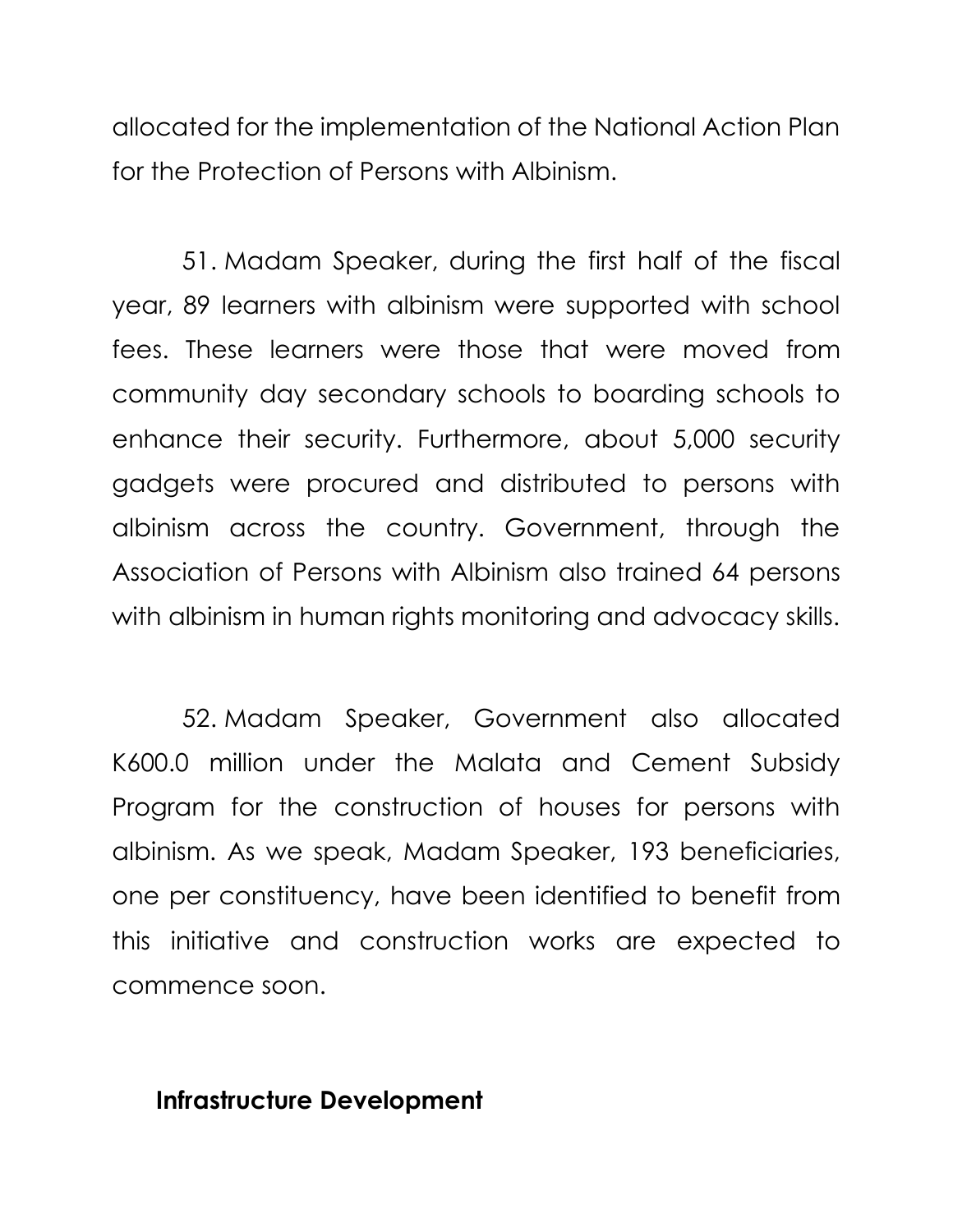53. Madam Speaker, in terms of development expenditure, the 2019/2020 budget allocated a substantial amount of resources for infrastructure development in high growth potential sectors of agriculture, transport and energy as well as in the social sectors of health and education.

54. In terms of resource mobilisation, I am pleased Madam Speaker, to inform this August House that Government finalised financing agreements totaling K140 billion with the European Investment Bank and the European Union for the rehabilitation of the M1 road from Kamuzu International Airport turn-off to Mzimba turn-off and from Kacheche to Chiweta. Works on this road are expected to commence anytime soon as procurement of the contractor is at an advanced stage.

55. Madam Speaker, under the Nacala Corridor project, Government signed a 27.2 million Unit of Accounts loan agreement with the African Development Bank for the Liwonde – Nsipe Road Project. Procurement of the contractor for this road is underway and at an advanced stage.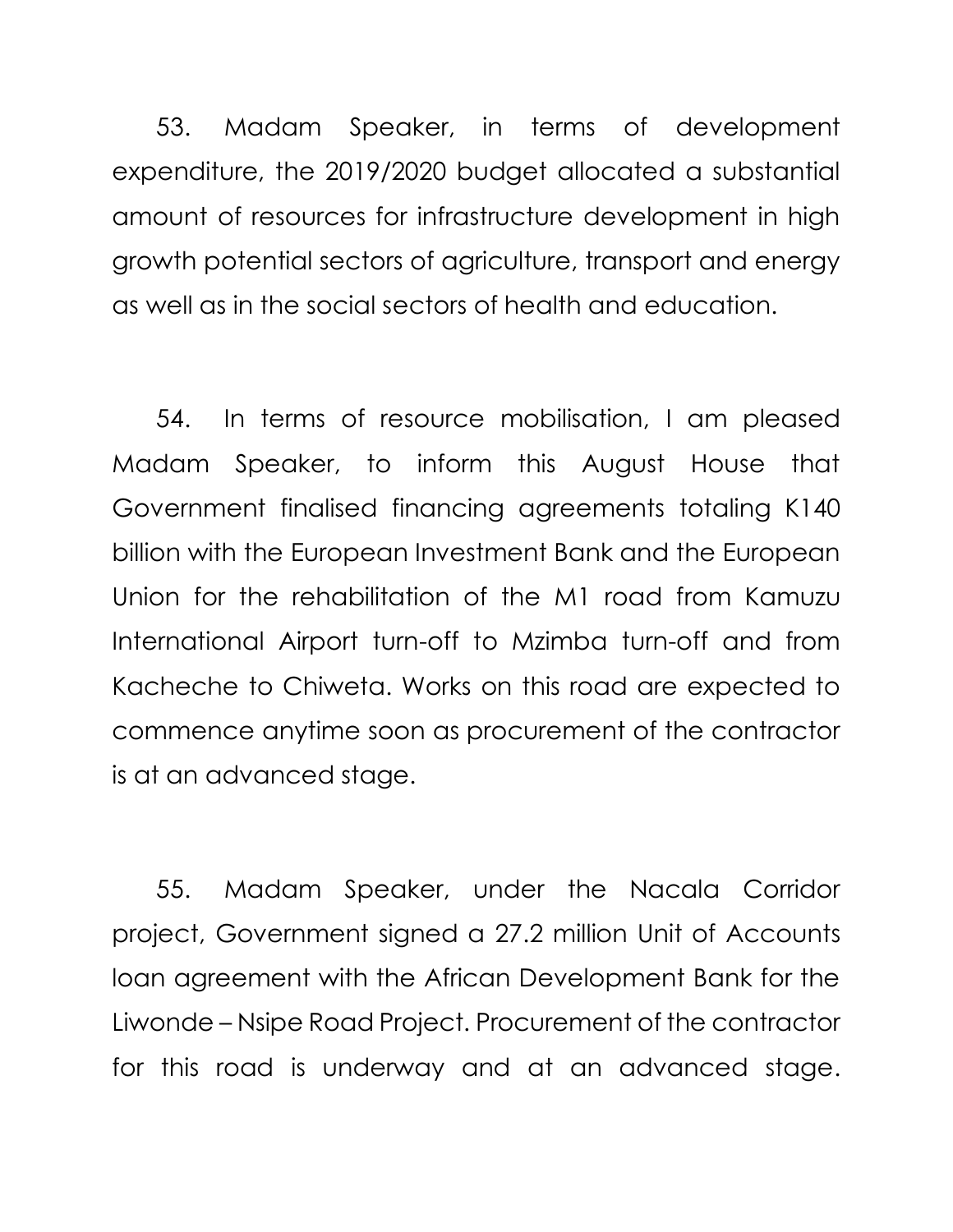Furthermore, Madam Speaker, Government signed a loan agreement of US\$90.0 million with the World Bank for the Equity with Quality and Learning at Secondary Schools Project. The project has already commenced.

56. Madam Speaker, in the approved budget, Honourable Members will recall that Government allocated K47.9 billion to the Roads Fund Administration for completion of various road projects. I wish to emphasise that the focus of Government is to provide resources to finish existing projects rather than embarking on new ones. I wish to report to this August House that significant progress has been registered on:

- i. **Njakwa – Livingstonia road**: completion of the first phase is expected by end of June 2020;
- ii. **Ntcheu – Tsangano – Neno – Mwanza road:** completion of the first phase is expected by October 2020;
- iii. **Nkhotakota – Dwangwa road:** rehabilitation is expected to be completed by September 2020.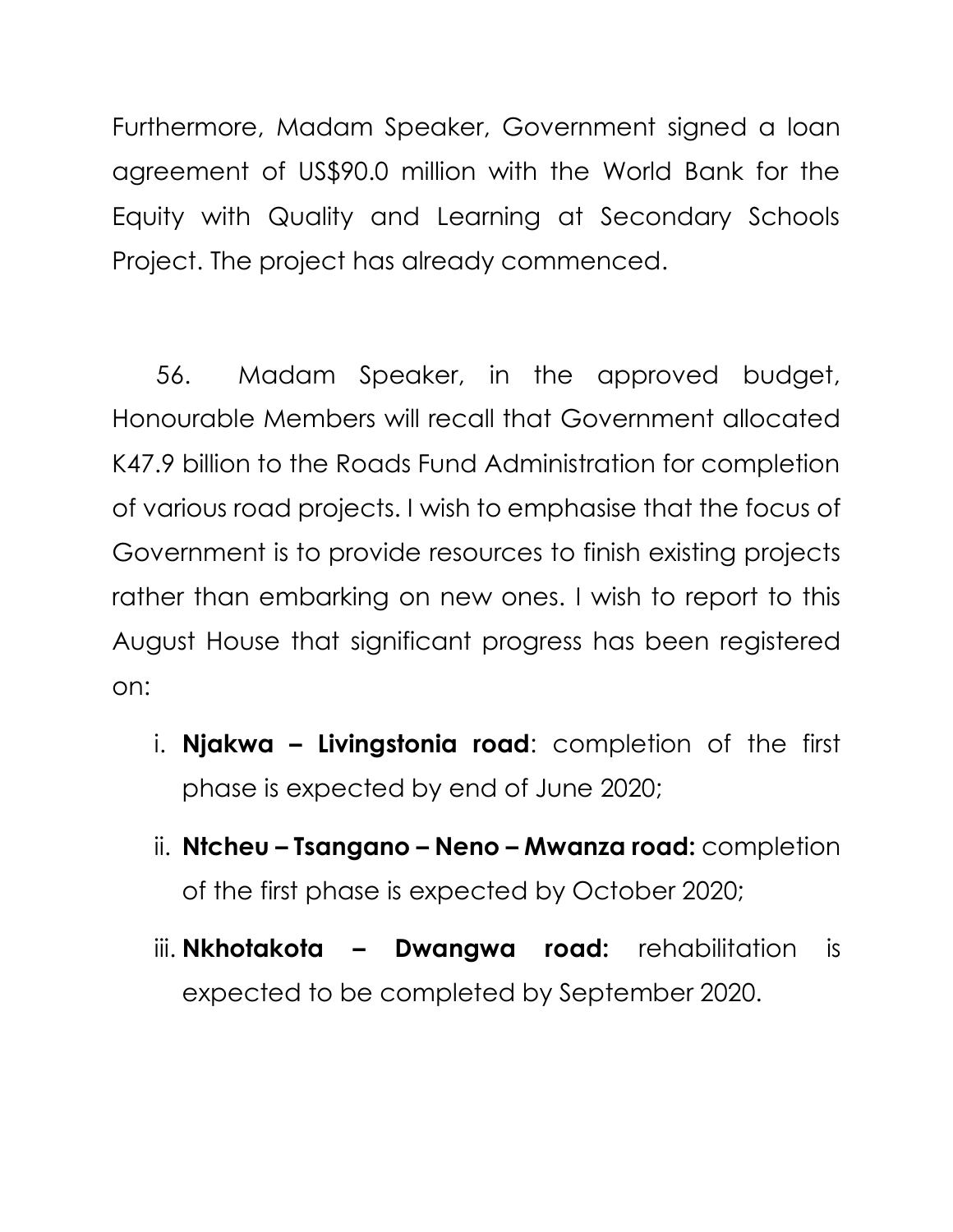57. Honourable Members are further invited to note that in addition to the above mentioned road infrastructure projects, Government is in discussion with a number of donors for the financing of the Salima – Nkhotakota road, Jenda – Edingeni road, Mangochi – Makanjira road, the Lirangwe – Chingale – Machinga – Liwonde road, the Nambazo – Nasiyaya - Mswang'oma road, the Nkando – Mulomba – Phalombe road, and the Balaka – Chilipa – Mangochi road, among others.

## **Other Projects**

58. Madam Speaker, let me turn to other projects that Government has also embarked on. As I reported during the last sitting of Parliament, Malawi signed a Memorandum of Understanding with Afrexim bank to finance the country's economic transformation agenda more specifically in the area of tourism and value addition. Madam Speaker, the MoU that Government signed is worth USD1.4 billion and has several components. The two major projects in this basket are the Nankumba Peninsula Development and the Industrial Parks.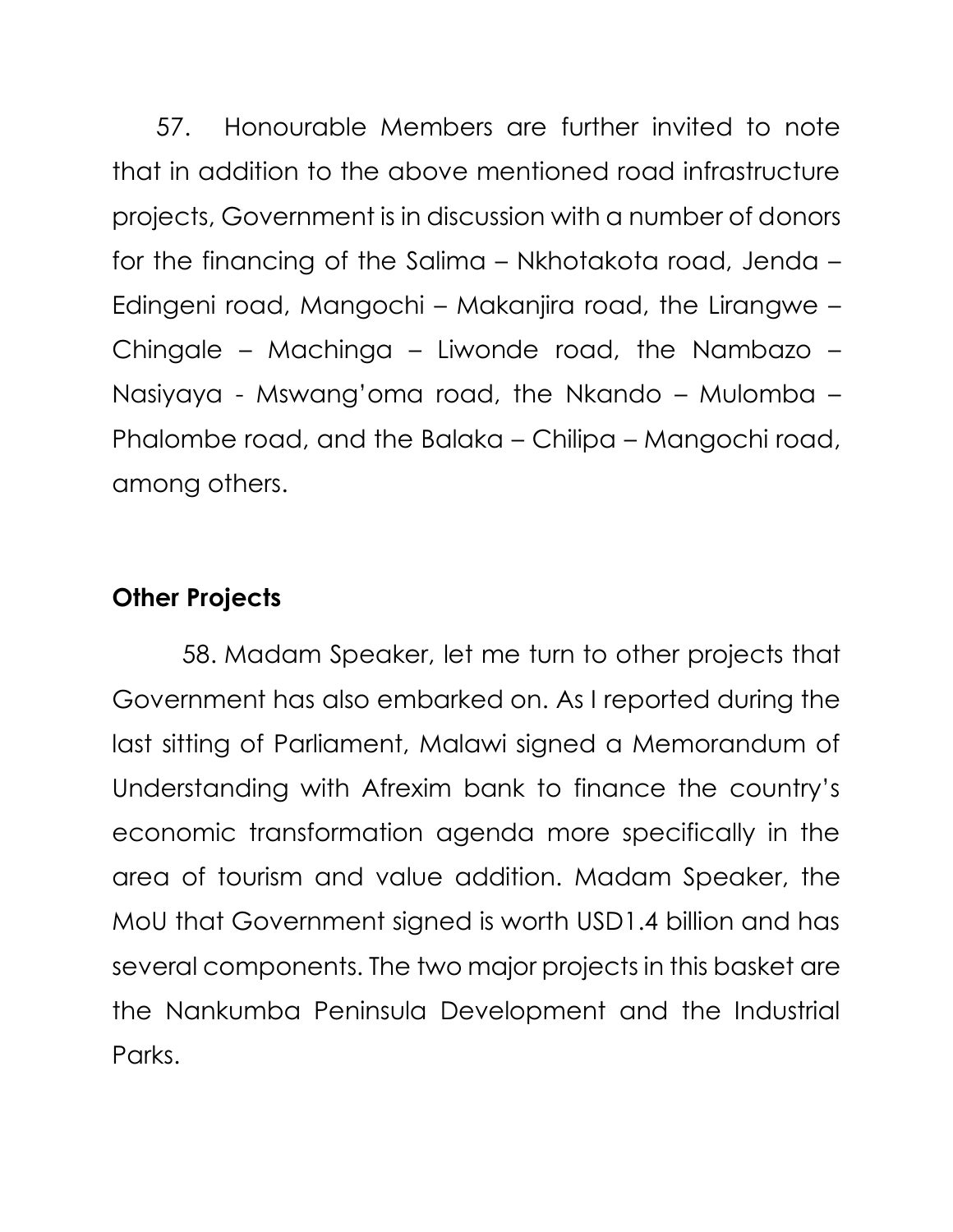59. On the Nankumba Peninsula Development Project, Madam Speaker, the Honourable Members are invited to note that Government has embarked on the development of this peninsula into a tourist destination. Government will construct an international airport and processing centre at Namiyasi and an integrated holiday resort in Mangochi.

60. Madam Speaker, with regards to the Industrial Parks Project, Government will establish two Industrial Parks in Lilongwe and Blantyre. The objective of this project is to promote the export sector through industrialisation that will bring about value addition.

## **PROJECTIONS FOR SECOND HALF OF THE FINANCIAL YEAR**

61. Madam Speaker, I now move on to present to this August House the projected budget for the second half of the 2019/2020 fiscal year.

62. Madam Speaker, the projected budget for the second half of the 2019/2020 financial year has been drawn with full consideration of developments during the first half,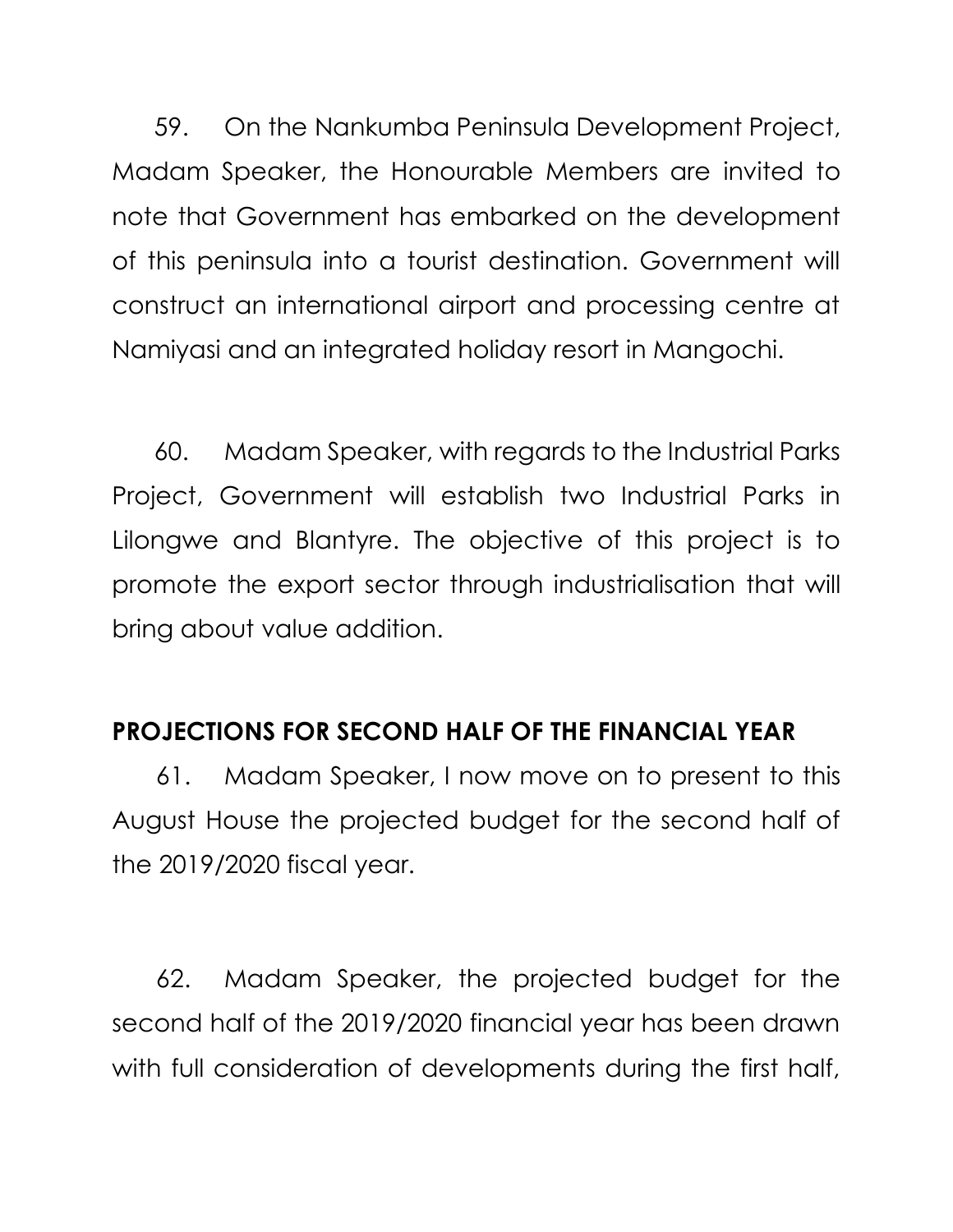remaining Government payment obligations and expected improvement in revenue inflows.

63. Madam Speaker, during the second half of the current fiscal year, Government will focus on enhancement of domestic revenue collection to achieve set targets for smooth budget implementation. In this regard, Honourable Members may wish to note that the Malawi Revenue Authority has intensified its monitoring and enforcement activities. The revenue collecting body will continue with its implementation of the turnaround strategies aimed at achieving efficiency and enhanced tax payer compliance.

64. Madam Speaker, some of the strategies that the tax administration will undertake shall include:

- i. strengthening compliance of consumption taxes such as Excise and VAT;
- ii. improving tax administration efficiency through tax audits and use of ICT including implementation of ITAS;
- iii. widening the tax base by ensuring that the tax payer register captures active and potential tax payers;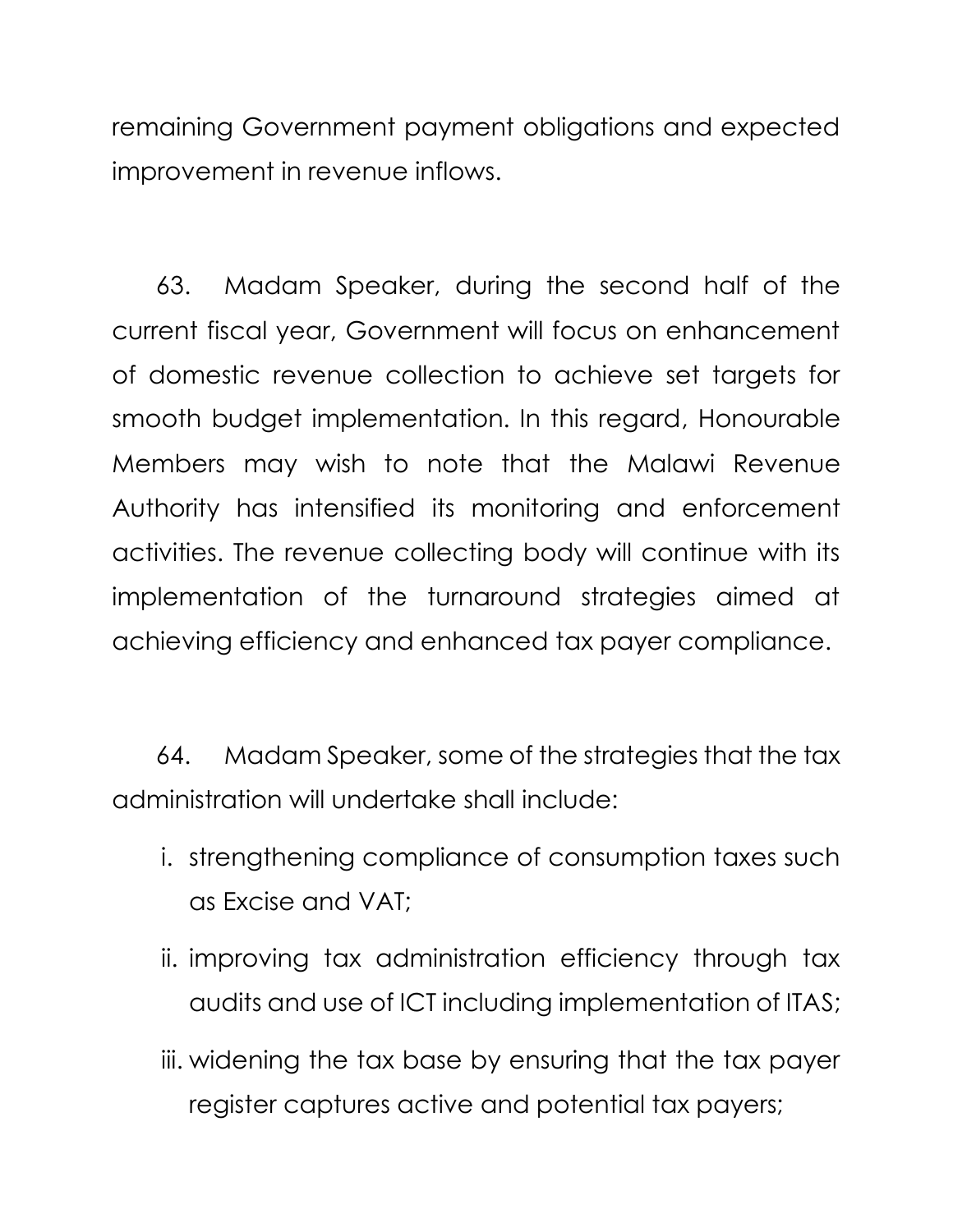- iv.intensification of efforts to address integrity issues in MRA and improvement of tax payer morale through the adoption of customer focused approach; and
- v. opening of voluntary tax compliance window where tax payers will be allowed to settle their outstanding tax liabilities without penalties.

65. On the policy front, Madam Speaker, I wish to inform the Honourable Members that Government will endeavour to widen the tax base through promotion of business cooperatives to bring the informal sector into the tax base. Furthermore, Government through the Reserve Bank of Malawi will intensify efforts to entrench use of digital payment systems which reduce cash transactions that are prone to tax evasion.

66. Madam Speaker, I am further pleased to inform the House that Treasury has enhanced its oversight role over revenue collecting institutions. All revenue collecting MDAs including the Immigration, Civil Aviation, Registrar General and Lands, Housing and Urban Development have been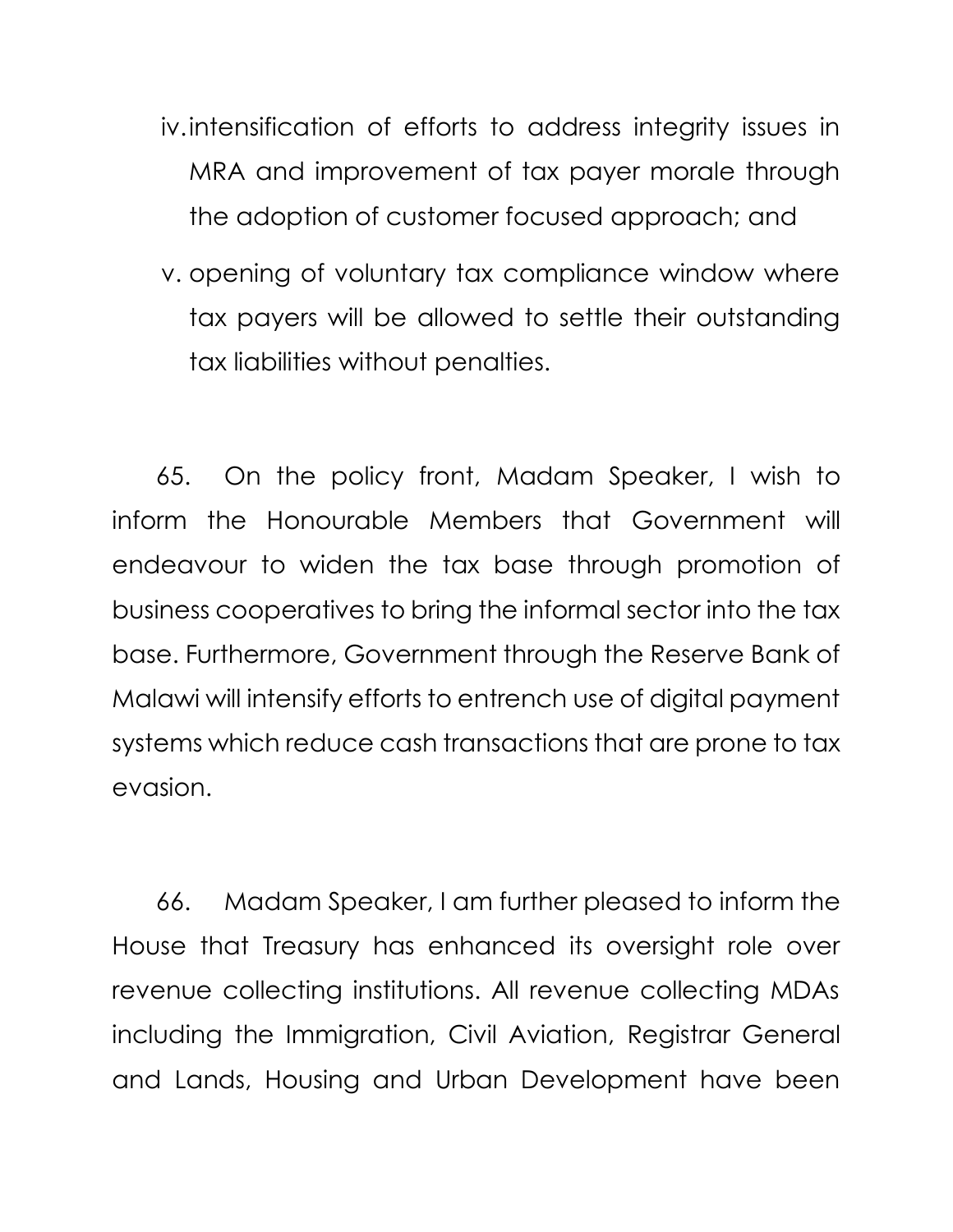engaged to intensify their revenue collection efforts.

67. In addition, Madam Speaker, Government expects more revenues as a result of implementation of revised user fees and charges. Furthermore, Government will automate most revenue collecting systems in all MDAs to enhance accountability and management of public resources. Madam Speaker, during the second half, Government expects improved remittance of dividends and surpluses following the approval of the new Dividend and Surplus Policy.

68. In this regard therefore, Madam Speaker, during the second half of the current fiscal year, total revenue and grants are projected at K926.9 billion of which K802.9 billion is domestic revenue and K124.0 billion are grants. Total expenditure and net lending is projected at K1.06 trillion of which K722.1 billion is recurrent expenditure and K339.3 billion is development expenditure.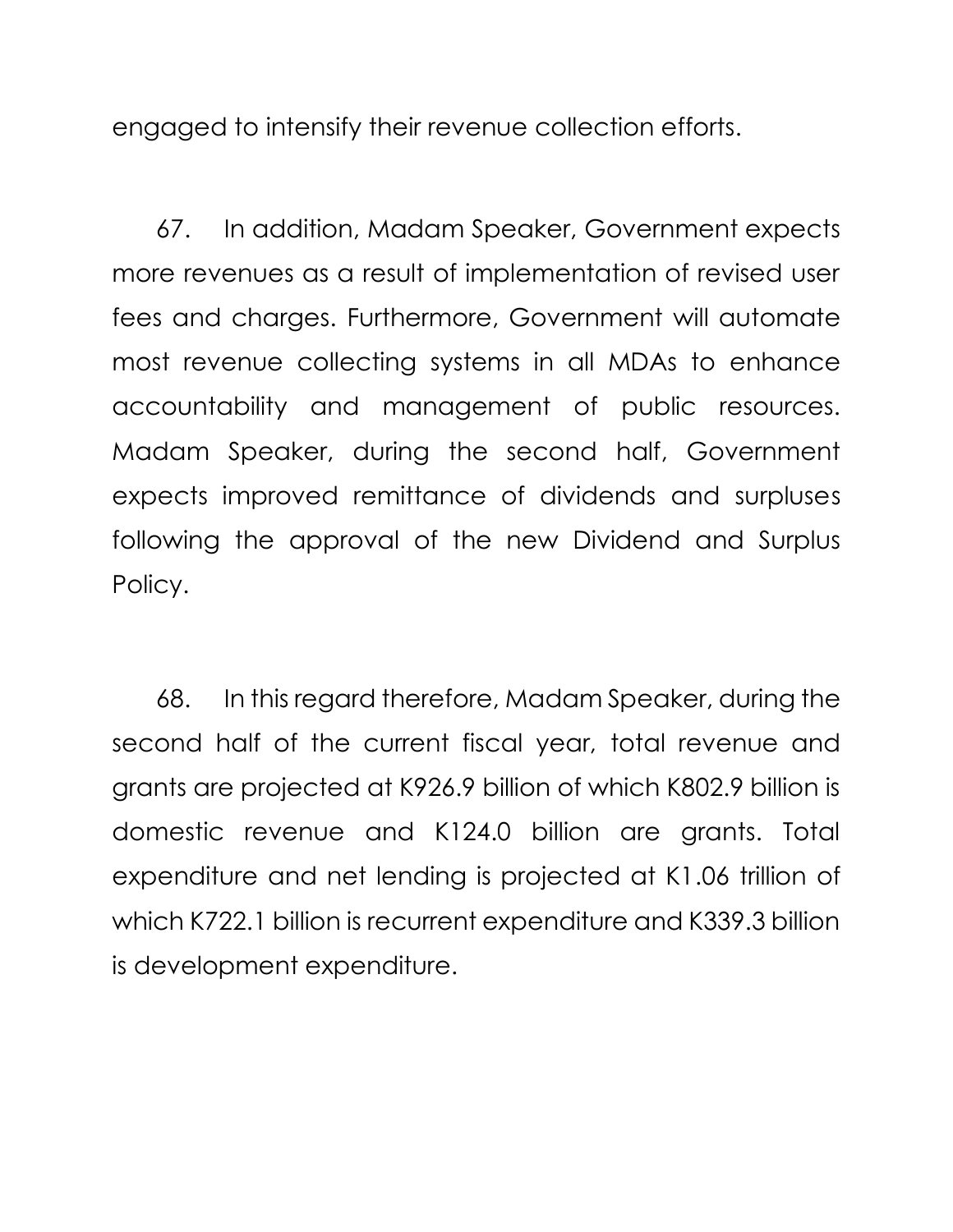69. Of the K722.1 billion for recurrent expenditure, K239.5 billion is for wages and salaries, K125.5 billion is for interest payment, K189.2 billion for goods and services, K84.3 billion for transfers to subvented organisations and K74.7 billion for social benefits. Madam Speaker, under development expenditure, a total of K339.3 billion is projected to be spent during the second half, comprising K242.5 billion foreign financed expenditures and K96.8 billion locally financed expenditures.

70. Madam Speaker, as a result of the above projected developments on both the revenue and expenditure sides, overall balance for the second half of the financial year amounts to a deficit of K134.3 billion, representing 1.6 percent of GDP. It is expected that foreign borrowing will amount to K88.6 billion and net domestic borrowing will amount to K45.7 billion.

71. Madam Speaker, the planned deficit of K134.3 billion for the second half is markedly lower than a deficit of K180.5 billion that was incurred during the first half of the fiscal year. Consequently, net domestic borrowing is reduced from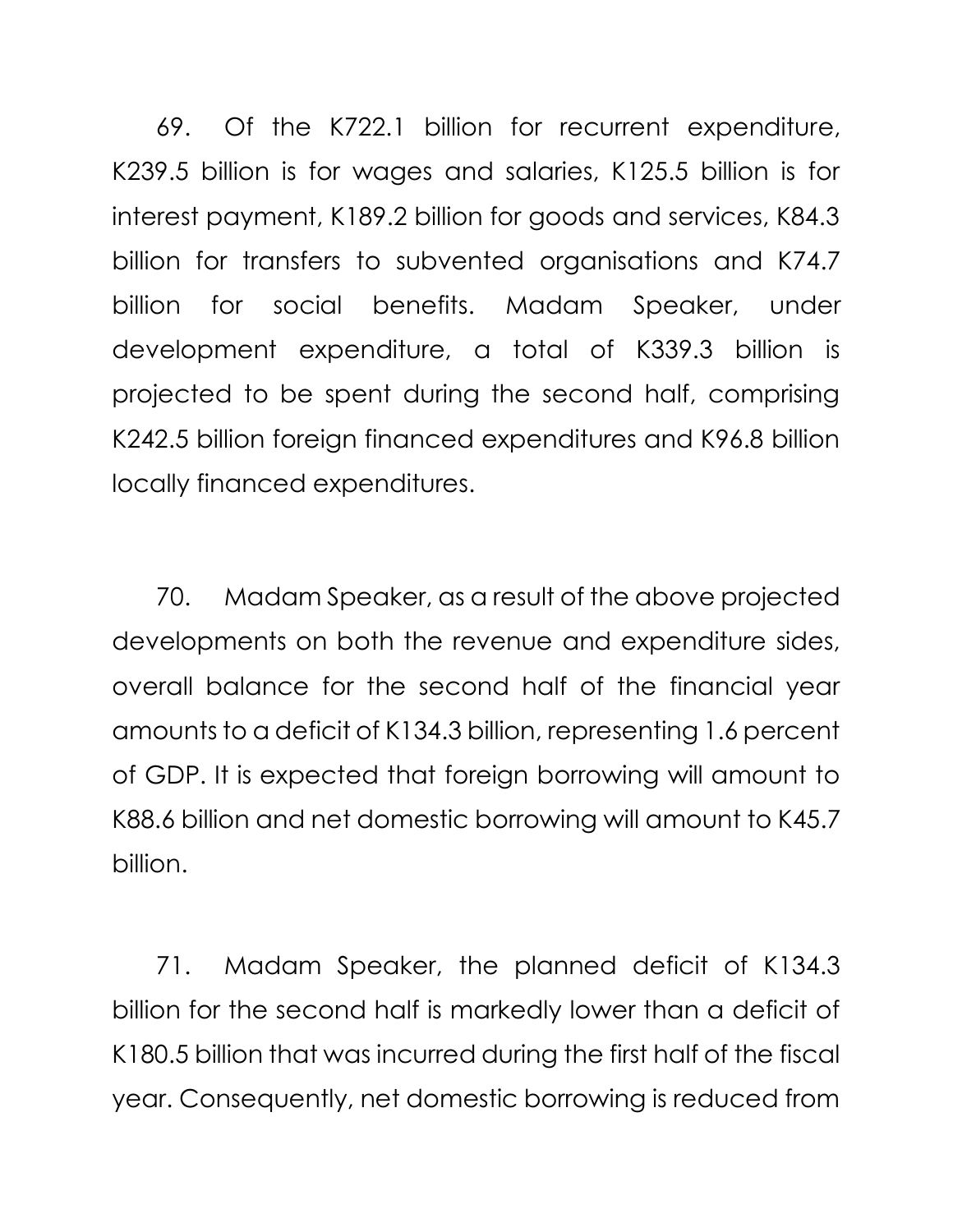K157.5 billion during the first half to only K45.7 billion in the second half of the 2019/2020 fiscal year.

## **PROJECTIONS TO THE END OF THE FISCAL YEAR**

72. Madam Speaker, this August House is invited to note that, *ceteris paribus,* the budget in the current fiscal year is revised based on the following major assumptions:

- i. A projected GDP growth rate of 5.0 percent in 2019 and 7.0 percent in 2020;
- ii. An average inflation rate of 8.0 percent during the fiscal year;
- iii. A stable exchange rate of about K750/US dollar;
- iv.A Policy rate of 13.5 percent; and
- v. Upward review of user fees and charges.

73. Furthermore, Madam Speaker, the revised budget has also assumed that most of the domestic revenue strategies will be fully operationalised, leading to enhanced domestic revenue mobilisation. On the expenditure side, in order to be prudent, the budget has also taken into account the possibility of fresh presidential elections. However, Madam Speaker, actual expenditure on this budget line will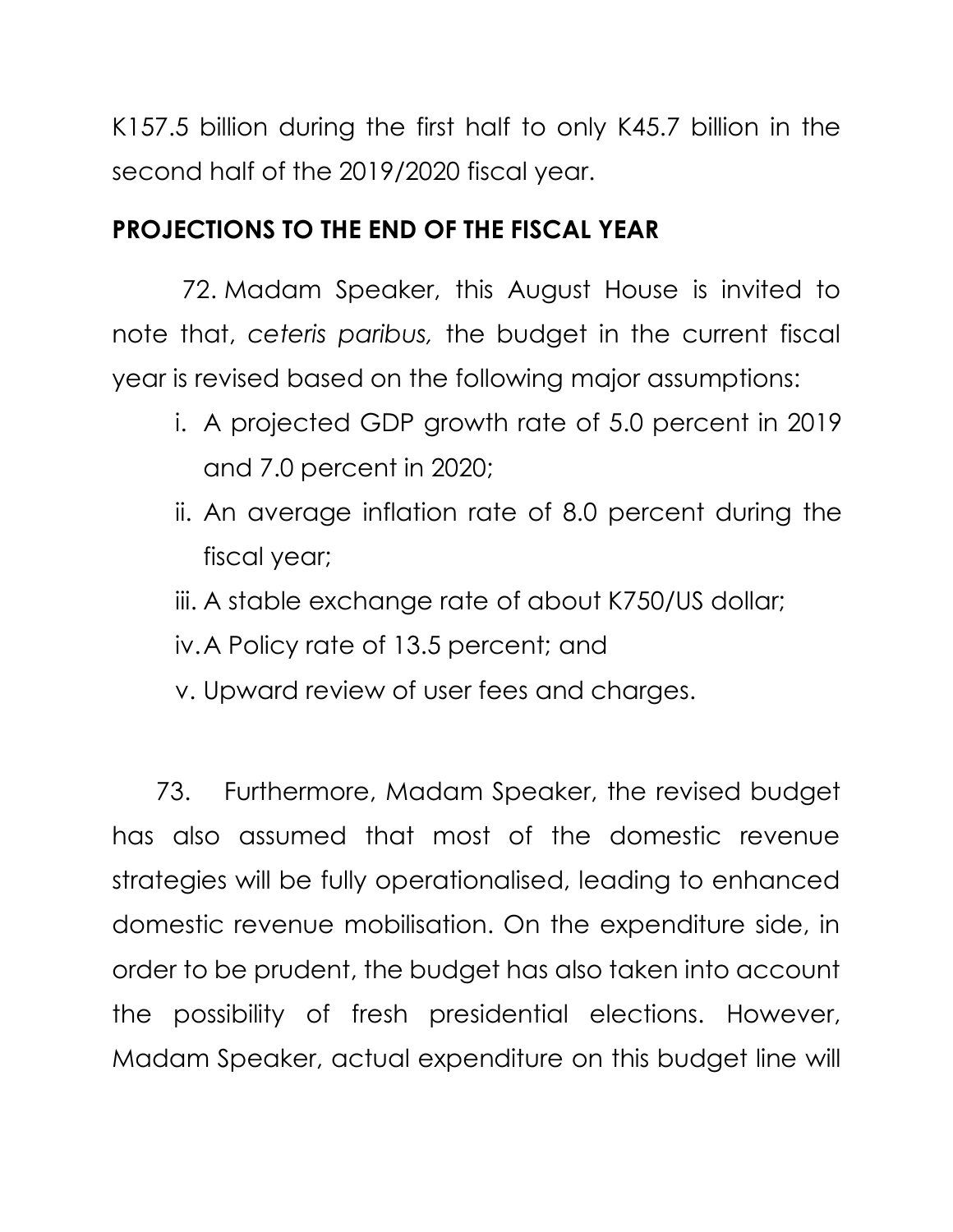depend on the outcome of the appeal case at the Supreme Court.

74. Madam Speaker, taking into account first half budget developments, emerging fiscal pressures due to lower than expected performance in domestic revenues and expected higher than planned expenditures in some budget lines, the 2019/2020 financial year's approved budget has been revised.

75. Madam Speaker, I refer Honourable Members to Annex II in the Budget document which presents the 2019/2020 Revised Budget framework alongside the 2019/2020 Approved Budget framework. As Honourable Members will note, total revenues and grants have been revised downwards from K1.58 trillion to K1.53 trillion, representing 17.7 percent of the rebased GDP. Total expenditure and net lending has been revised upwards from K1.74 trillion to K1.84 trillion. The vote-by-vote adjustments are presented in Annex III.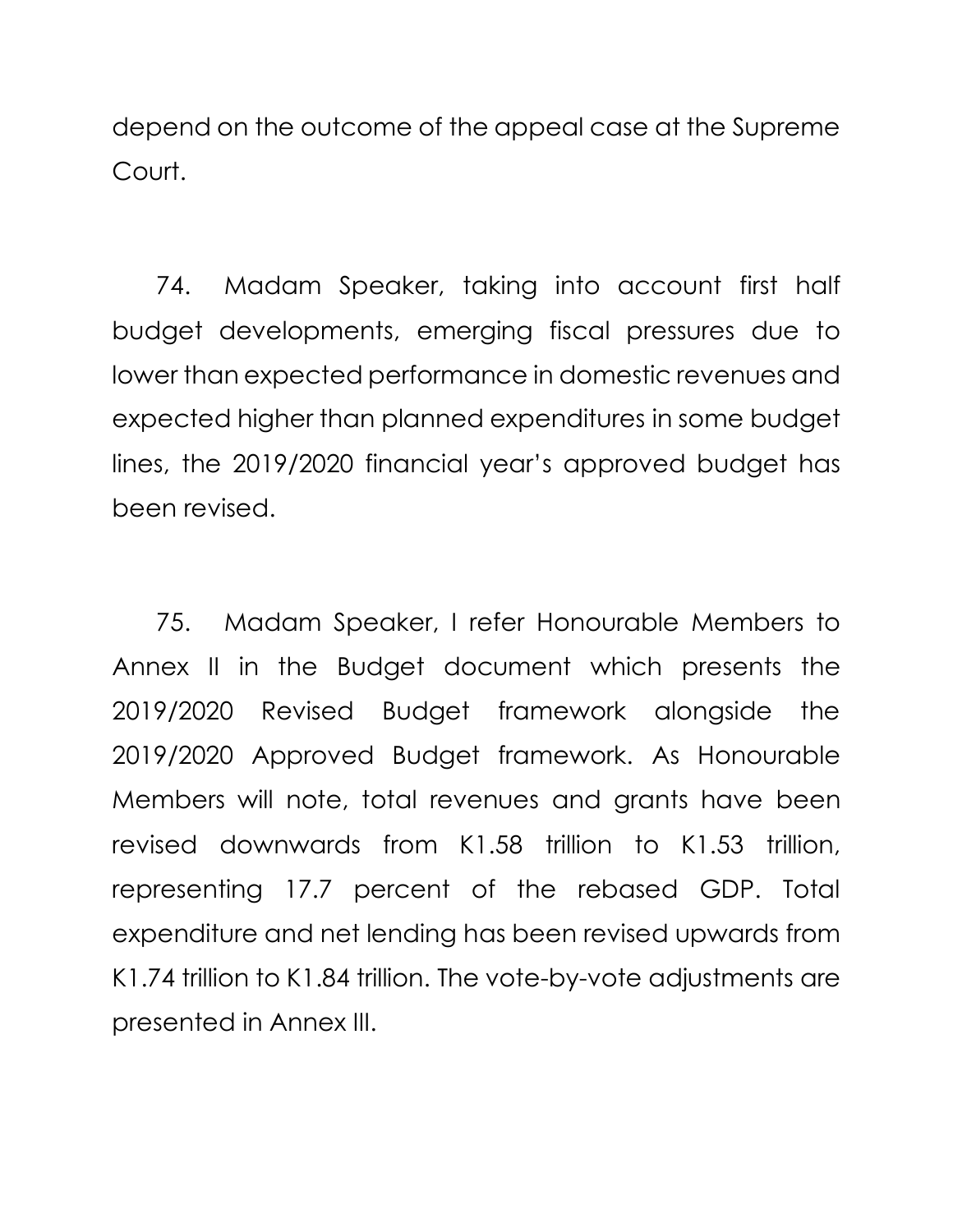## **Domestic Revenue Projection**

76. Madam Speaker, based on first half domestic revenue performance and future outlook, there has been a downward revision of domestic revenues to the end of the fiscal year. Domestic revenue is projected at K1.35 trillion from K1.43 trillion. Honourable Members will note that of the total domestic revenue, taxes will account for K1.28 trillion while non tax revenue will amount to K70.4 billion. The downward revision in tax revenue is mainly on account of the current political environment and delayed implementation of some revenue measures.

## **Projection of Grants**

77. Madam Speaker, grants are projected to increase from K150.1 billion to K174.9 billion by the end of the financial year. This is on account of the inclusion of new donor-funded projects which were not taken on board in the approved budget. Grants from foreign governments are expected to be maintained at K42.7 billion while grants from International Organizations are expected to increase by K24.8 billion.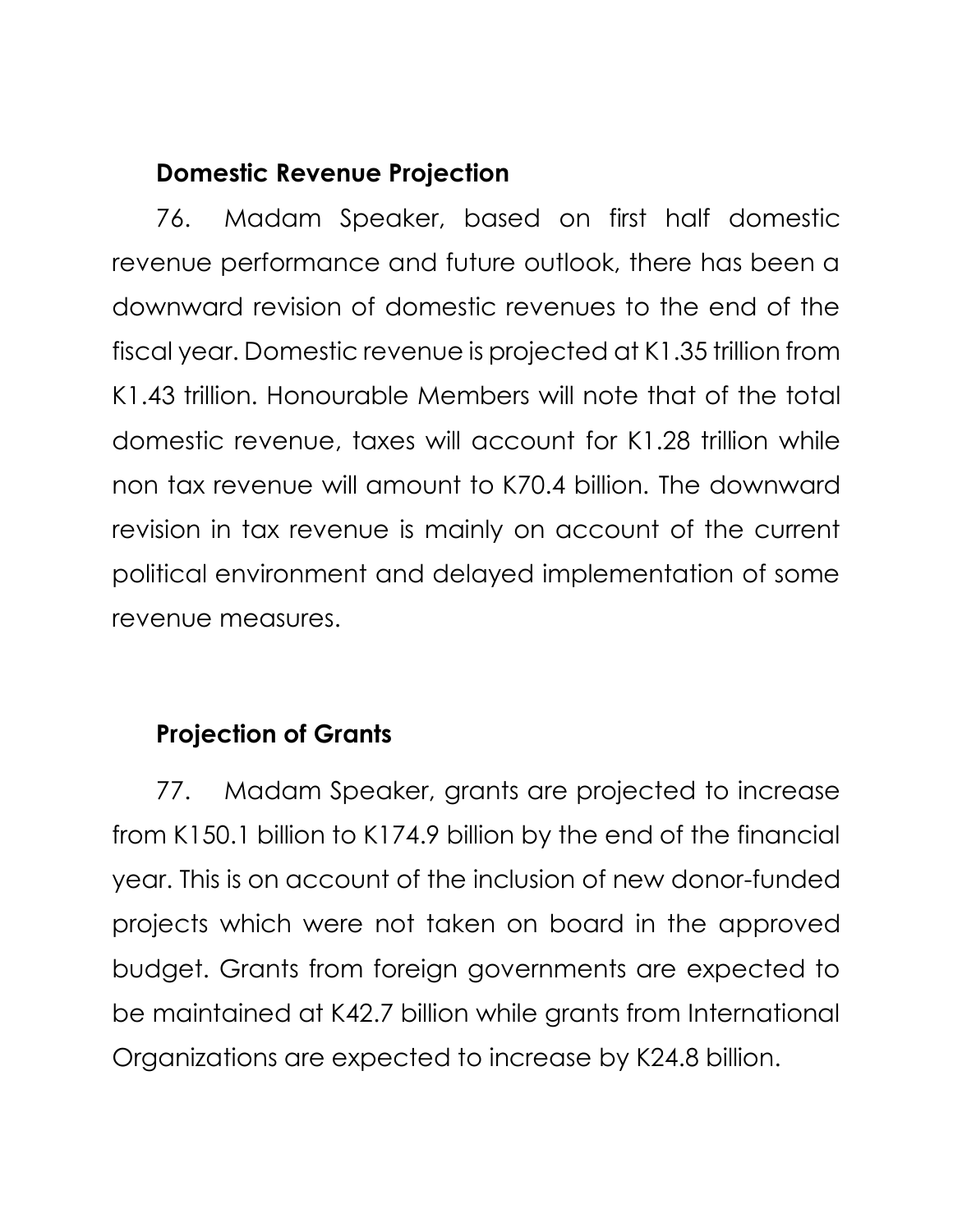#### **Expenditure Projections**

78. On the expenditure side Madam Speaker, Honourable Members will note that total expenditure has been revised upwards from K1.74 trillion to K1.84 trillion due to; **the increase in wages and salaries, security related expenditures, court case expenditures and probable fresh presidential elections.** This notwithstanding, total expenditure as a ratio to the rebased GDP is estimated at 21.3 percent, compared to 23.1 percent recorded during the 2018/2019 fiscal year.

79. Madam Speaker, I also wish to invite the Honourable Members to note that it will be very difficult to finance the proposed fresh presidential elections as the budget is under extreme pressure, especially from mandatory expenditures which constitute about 60.0 percent of total expenditure. These cannot be deducted or deferred to accommodate the elections budget.

80. Madam Speaker, it therefore remains for Government to either increase borrowing or cut the budget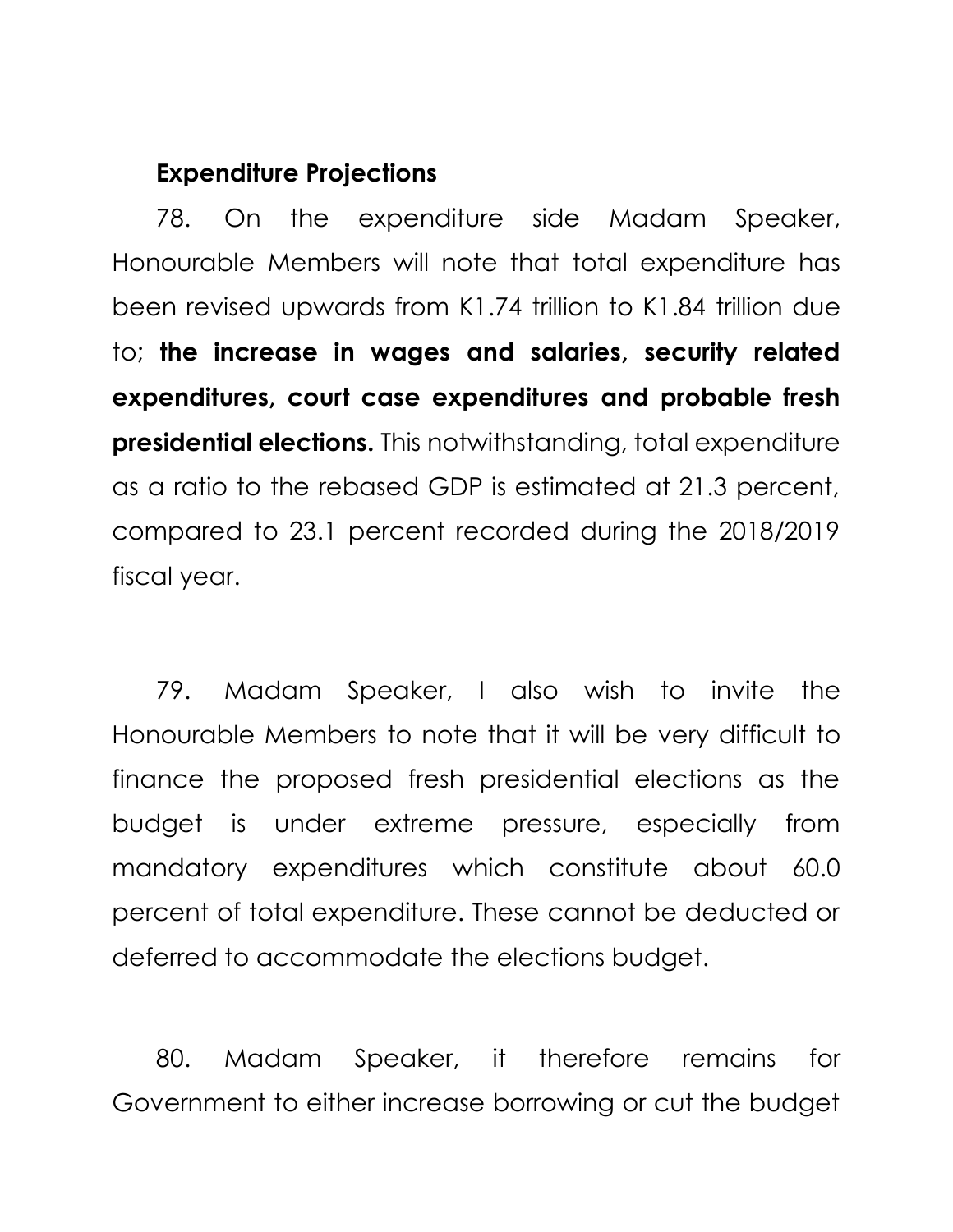significantly, which can cripple Government operations and service delivery, including spending in the social sectors such as health and education. In this regard, Government has engaged donors for financial support towards these elections. Though the response is favourable, it will require time to get tangible commitments.

81. Madam Speaker, development expenditure has also been increased from an approved provision of K438.2 billion to K470.7 billion. This is on account of foreign financed projects budget line which has been increased due to inclusion of new donor funded projects. Domestically financed projects have increased from K131.8 billion to K137.4 billion on account of increased allocation to road projects to clear some outstanding payment obligations.

## **HIGHLIGHTS ON KEY EXPENDITURE CATEGORIES**

**Wages and Salaries**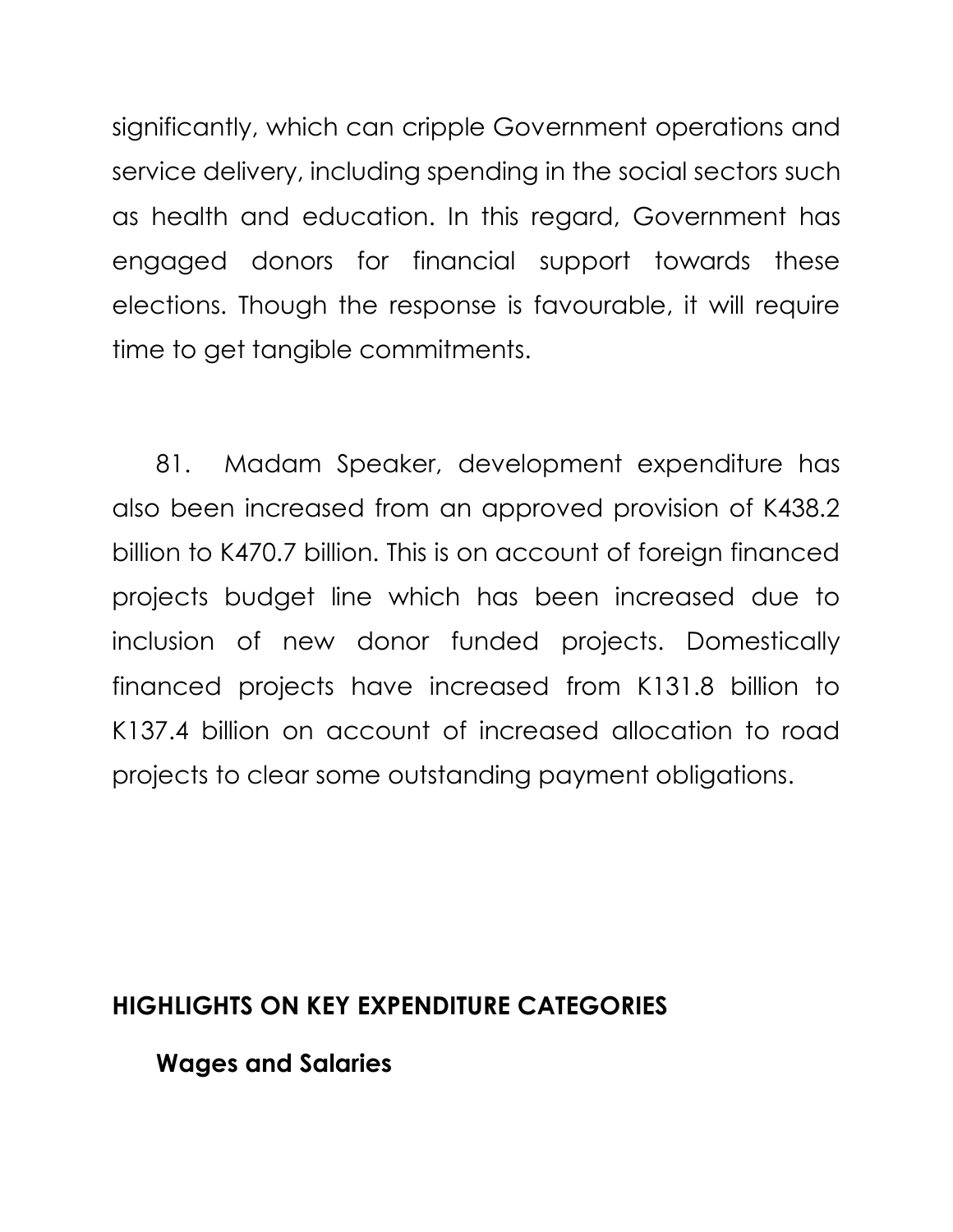82. Madam Speaker, the provision for wages and salaries has been revised upwards from its approved amount of K443.4 billion to K465.7 billion. As already highlighted, the increase is on account of higher than planned salary adjustment for civil servants.

## **Interest Payments**

83. The provision for interest payment on debt has been maintained at the approved budget of K243.9 billion as its mid-year expenditure is in line with the expected levels to the end of the financial year.

# **Goods and Services**

84. Madam Speaker, the provision for Goods and Services is being revised upwards from the approved amount of K296.8 billion to K345.9 billion.

## **Farm Input Subsidy Program**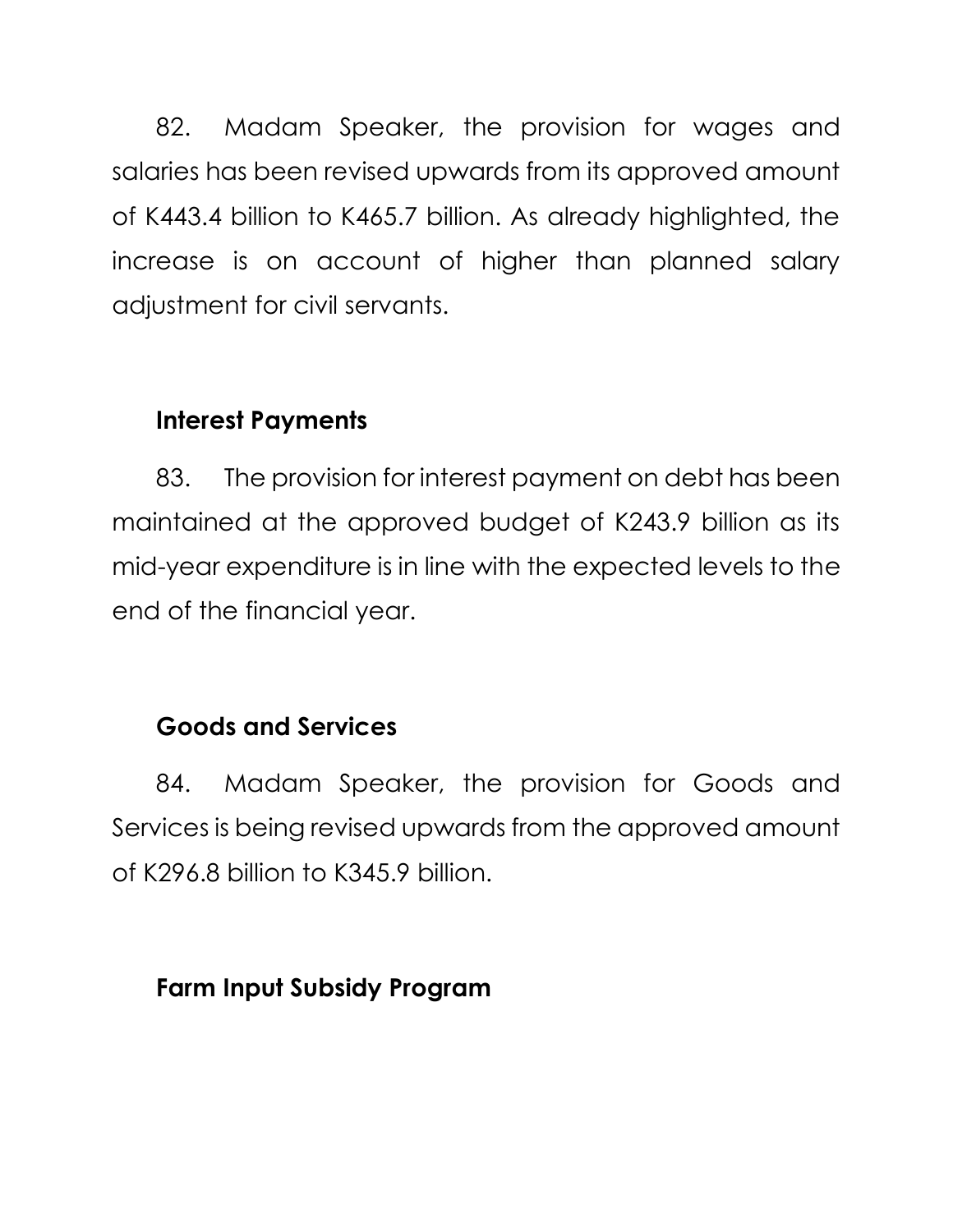85. The provision for the Farm Inputs Subsidy Program has been maintained at K35.5 billion as no expenditure overruns are expected on this budget line.

#### **Maize purchase**

86. Madam Speaker and Honourable Members, resources for maize purchase have been maintained at K10.0 billion of which K3.0 billion was spent during the first half. A total of K9.2 billion has been earmarked for maize purchase during the second half comprising K7.0 billion budget balance and K2.2 billion realised from ADMARC maize sales. These funds Madam Speaker, will be used to start early purchasing of maize from smallholder farmers.

87. Going forward, Government will promote structured markets through commodity exchanges, warehousing systems and establishment of cooperatives. Furthermore, Government through Ministries responsible for Finance, Agriculture and Trade has put in place mechanisms to curb pilferage and illegal exportation of the country's farm produce including maize and pulses.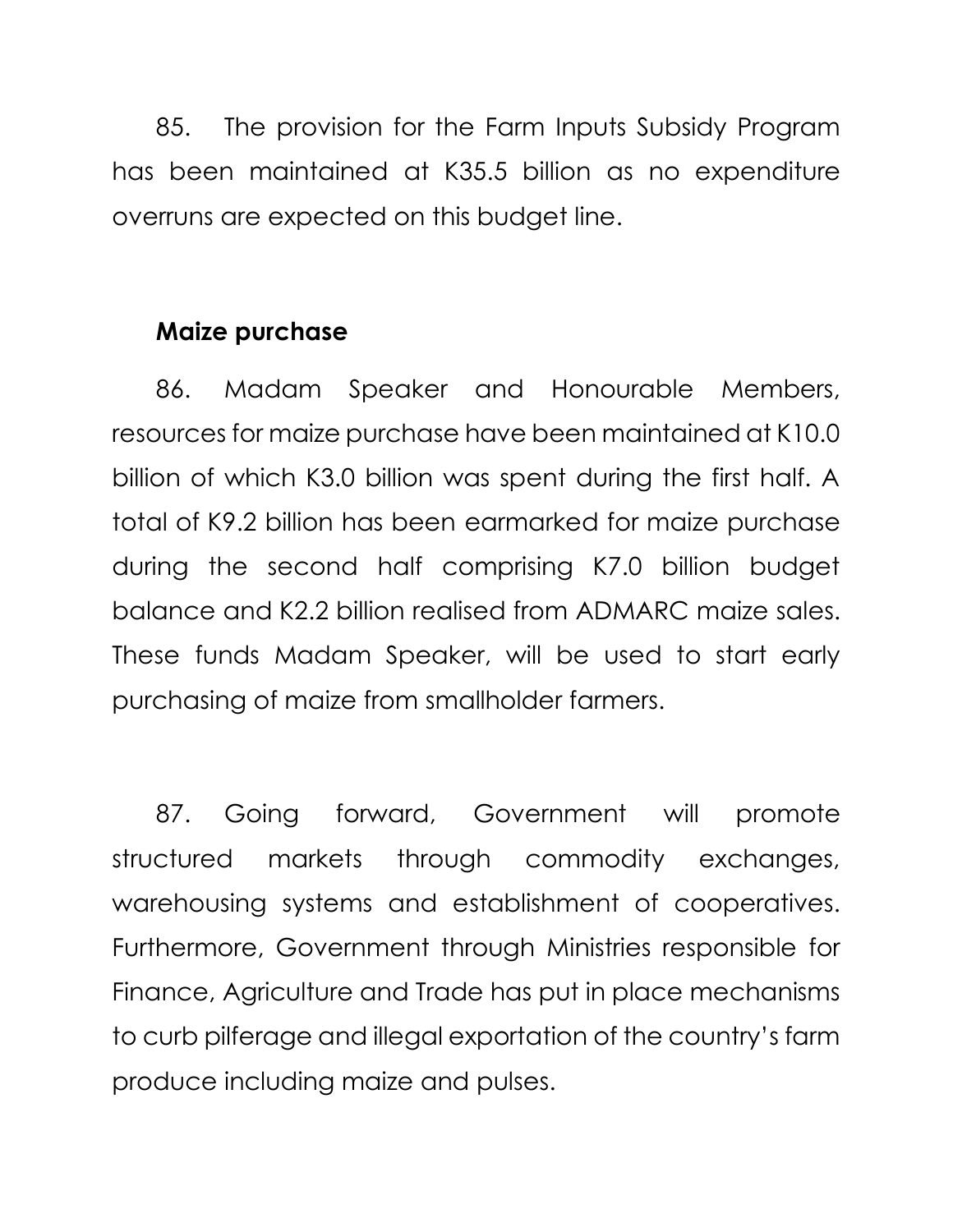#### **Probable Fresh Presidential Elections**

88. Madam Speaker, Honourable Members are invited to note that MEC has submitted a provisional budget amounting to K32.8 billion for the probable fresh presidential elections. However, the revised budget has provided K29.1 billion for that purpose. Government is still discussing with development partners for financing of the difference and possible run-off elections.

89. Madam Speaker, the Honourable House may wish to know that it will be extremely difficult for Government to finance this election due to the fiscal pressures that have been highlighted above. Should we not get positive response from the donors, Government will have no option but to either increase borrowing or drastically cut expenditure which will likely affect service delivery in all sectors.

## **Revised Fiscal Balance**

90. Madam Speaker, as a result of the proposed revisions in revenues and expenditures outlined above, fiscal